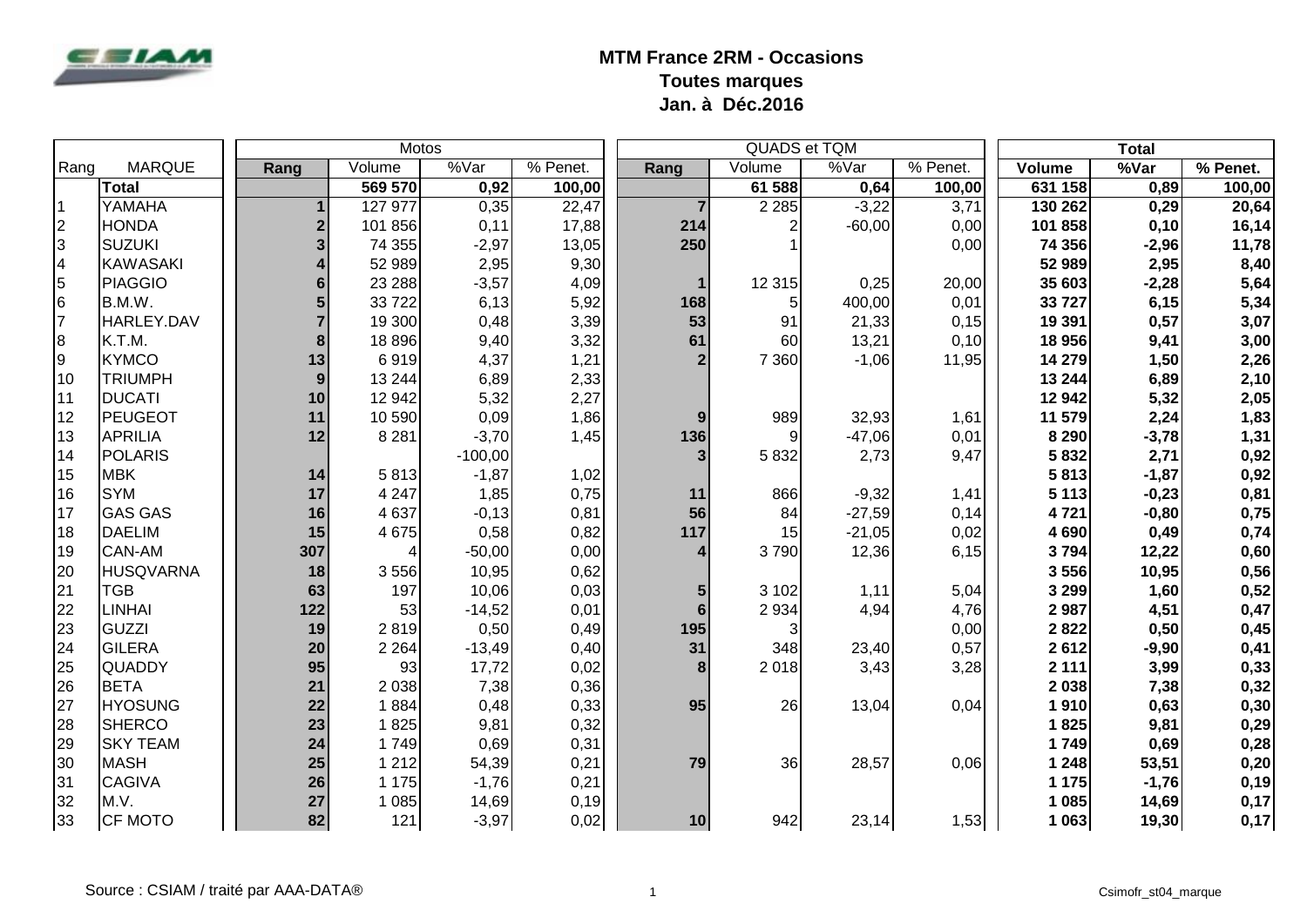

|      |                   |      |                | <b>Motos</b> |          |      |        | QUADS et TQM |          |        | <b>Total</b> |          |
|------|-------------------|------|----------------|--------------|----------|------|--------|--------------|----------|--------|--------------|----------|
| Rang | <b>MARQUE</b>     | Rang | Volume         | %Var         | % Penet. | Rang | Volume | %Var         | % Penet. | Volume | %Var         | % Penet. |
| 34   | <b>HM</b>         | 28   | 987            | $-7,93$      | 0,17     | 75   | 41     | $-6,82$      | 0,07     | 1 0 28 | $-7,89$      | 0,16     |
| 35   | MOTOBECANE        | 29   | 921            | 7,85         | 0,16     |      |        |              |          | 921    | 7,85         | 0,15     |
| 36   | <b>SHINERAY</b>   | 128  | 49             | $-15,52$     | 0,01     | 12   | 858    | $-18,21$     | 1,39     | 907    | $-18,07$     | 0,14     |
| 37   | <b>JONWAY</b>     | 30   | 840            | $-10,16$     | 0,15     | 195  | 3      | 50,00        | 0,00     | 843    | $-10,03$     | 0,13     |
| 38   | <b>ACCESS</b>     |      |                |              |          | 13   | 808    | $-1,22$      | 1,31     | 808    | $-1,22$      | 0,13     |
| 39   | <b>VESPA</b>      | 31   | 791            | $-7,81$      | 0,14     | 162  | 6      | $-14,29$     | 0,01     | 797    | $-7,86$      | 0,13     |
| 40   | <b>DRESEL MCT</b> |      |                |              |          | 14   | 795    | $-1,24$      | 1,29     | 795    | $-1,24$      | 0,13     |
| 41   | <b>BUELL</b>      | 32   | 784            | $-6,89$      | 0,14     |      |        |              |          | 784    | $-6,89$      | 0,12     |
| 41   | <b>SMC</b>        |      |                |              |          | 15   | 784    | $-12,79$     | 1,27     | 784    | $-12,79$     | 0,12     |
| 43   | DERBI             | 34   | 738            | $-11,51$     | 0,13     | 89   | 28     | $-40,43$     | 0,05     | 766    | $-13,05$     | 0,12     |
| 44   | <b>ARCTIC CAT</b> |      |                |              |          | 16   | 751    | 6,07         | 1,22     | 751    | 6,07         | 0,12     |
| 45   | <b>TERROT</b>     | 33   | 740            | 8,03         | 0,13     |      |        |              |          | 740    | 8,03         | 0,12     |
| 46   | <b>AIXAM</b>      | 419  | $\mathbf{1}$   |              | 0,00     | 17   | 731    | $-2,53$      | 1,19     | 732    | $-2,53$      | 0,12     |
| 47   | <b>GOES</b>       | 258  | $\overline{7}$ | $-22,22$     | 0,00     | 18   | 720    | 3,00         | 1,17     | 727    | 2,68         | 0,12     |
| 48   | PGO               | 129  | 48             | $-4,00$      | 0,01     | 20   | 673    | $-0,88$      | 1,09     | 721    | $-1,10$      | 0,11     |
| 49   | <b>PAOLETTI</b>   | 177  | 22             | 10,00        | 0,00     | 19   | 686    | 1,93         | 1,11     | 708    | 2,16         | 0,11     |
| 50   | <b>ENFIELD</b>    | 35   | 654            | 21,79        | 0,11     |      |        |              |          | 654    | 21,79        | 0,10     |
| 51   | <b>HUSABERG</b>   | 36   | 634            | $-20,75$     | 0,11     |      |        |              |          | 634    | $-20,75$     | 0,10     |
| 52   | KEEWAY            | 37   | 624            | 11,63        | 0,11     | 144  | 8      | 60,00        | 0,01     | 632    | 12,06        | 0,10     |
| 53   | KL                | 104  | 77             | $-21,43$     | 0,01     | 25   | 546    | 8,76         | 0,89     | 623    | 3,83         | 0,10     |
| 54   | <b>ACMA</b>       | 38   | 608            | 14,29        | 0,11     | 195  | 3      | $-72,73$     | 0,00     | 611    | 12,52        | 0,10     |
| 55   | LAMBRETTA         | 39   | 603            | 0,50         | 0,11     | 195  | 3      | $-66,67$     | 0,00     | 606    | $-0,49$      | 0,10     |
| 56   | <b>ADLY</b>       | 419  | 1              |              | 0,00     | 21   | 600    | 8,11         | 0,97     | 601    | 8,29         | 0,10     |
| 57   | DINLI             |      |                |              |          | 22   | 590    | $-15,83$     | 0,96     | 590    | $-15,83$     | 0,09     |
| 58   | <b>MASAI</b>      | 176  | 23             | 43,75        | 0,00     | 24   | 564    | $-1,40$      | 0,92     | 587    | $-0,17$      | 0,09     |
| 59   | MONTESA           | 40   | 580            | 16,23        | 0,10     |      |        |              |          | 580    | 16,23        | 0,09     |
| 60   | <b>QUADRO</b>     |      |                |              |          | 23   | 566    | 4,62         | 0,92     | 566    | 4,62         | 0,09     |
| 61   | M.Z.              | 41   | 534            | $-2,20$      | 0,09     |      |        |              |          | 534    | $-2,20$      | 0,08     |
| 62   | MOTOCONFOR        | 42   | 501            | 10,35        | 0,09     |      |        |              |          | 501    | 10,35        | 0,08     |
| 63   | RENAULT           | 146  | 37             | $-21,28$     | 0,01     | 27   | 440    | $-7,37$      | 0,71     | 477    | $-8,62$      | 0,08     |
| 64   | BOMBARDIER        | 375  | $\overline{2}$ | $-33,33$     | 0,00     | 26   | 467    | $-8,97$      | 0,76     | 469    | $-9,11$      | 0,07     |
| 65   | <b>SCORPA</b>     | 43   | 407            | 7,96         | 0,07     |      |        |              |          | 407    | 7,96         | 0,06     |
| 66   | <b>MOTORBIKE</b>  | 55   | 237            | 25,40        | 0,04     | 41   | 159    | $-6,47$      | 0,26     | 396    | 10,31        | 0,06     |
| 67   | BAROSSA           |      |                |              |          | 28   | 395    | $-9,40$      | 0,64     | 395    | $-9,40$      | 0,06     |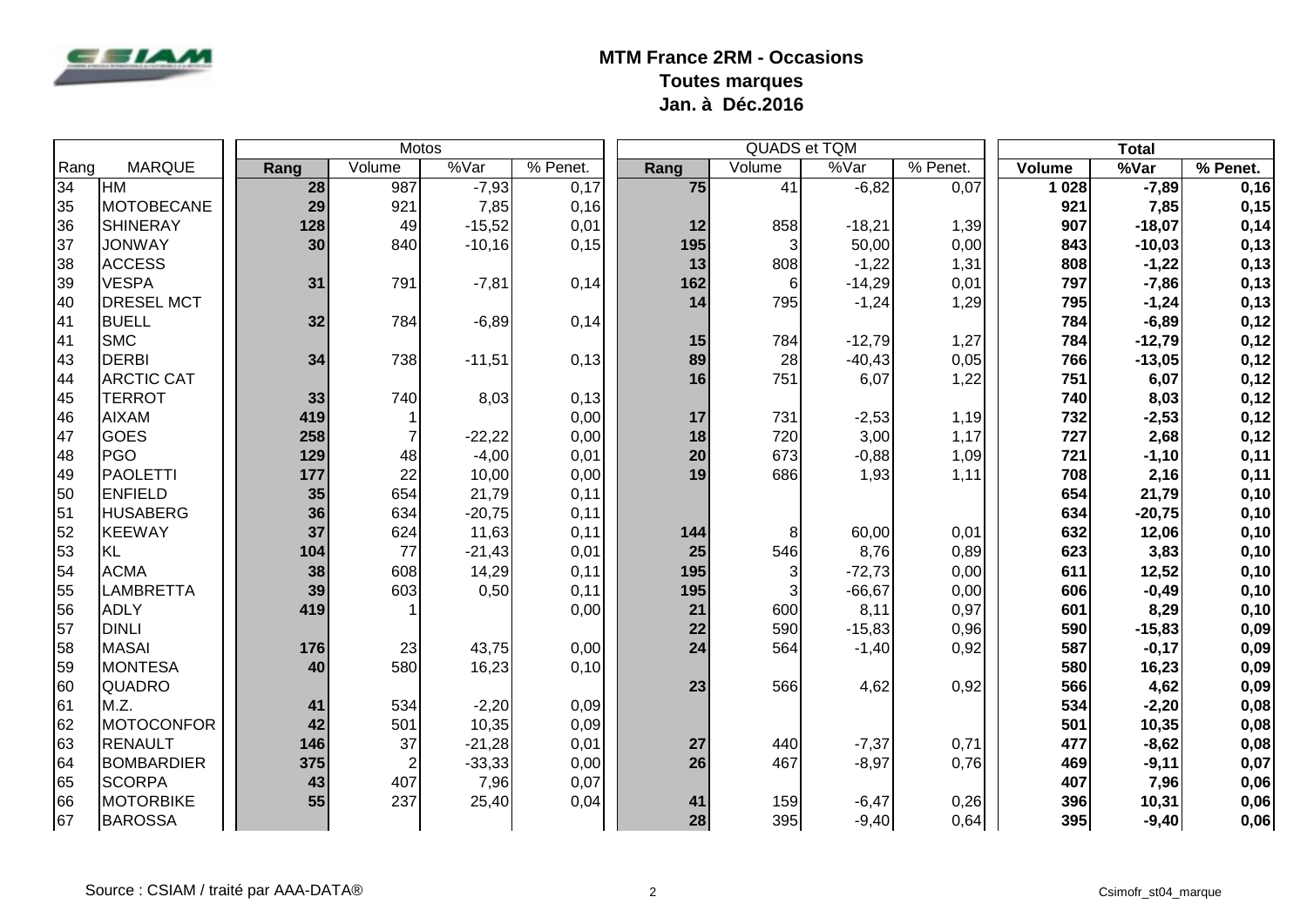

|      |                   |      | <b>Motos</b>   |                   |          |      | QUADS et TQM   |           |          |        | <b>Total</b> |          |
|------|-------------------|------|----------------|-------------------|----------|------|----------------|-----------|----------|--------|--------------|----------|
| Rang | <b>MARQUE</b>     | Rang | Volume         | $\sqrt[9]{8}$ Var | % Penet. | Rang | Volume         | %Var      | % Penet. | Volume | %Var         | % Penet. |
| 68   | <b>FANTIC.MOT</b> | 44   | 384            | 8,17              | 0,07     |      |                |           |          | 384    | 8,17         | 0,06     |
| 68   | <b>VICTORY</b>    | 44   | 384            | 23,08             | 0,07     |      |                |           |          | 384    | 23,08        | 0,06     |
| 68   | <b>YIYING</b>     | 44   | 384            | $-19,16$          | 0,07     |      |                |           |          | 384    | $-19,16$     | 0,06     |
| 71   | MOTO STAR         |      |                |                   |          | 29   | 366            | 0,55      | 0,59     | 366    | 0,55         | 0,06     |
| 72   | <b>AEON</b>       |      |                |                   |          | 30   | 365            | $-22,67$  | 0,59     | 365    | $-22,67$     | 0,06     |
| 73   | <b>TM</b>         | 47   | 339            | 12,62             | 0,06     |      |                |           |          | 339    | 12,62        | 0,05     |
| 74   | <b>AXR</b>        |      |                |                   |          | 32   | 323            | 22,35     | 0,52     | 323    | 22,35        | 0,05     |
| 75   | <b>INDIAN</b>     | 48   | 319            | 98,14             | 0,06     |      |                |           |          | 319    | 98,14        | 0,05     |
| 76   | <b>LONCIN</b>     | 169  | 24             | $-31,43$          | 0,00     | 34   | 292            | 3,91      | 0,47     | 316    |              | 0,05     |
| 77   | B.S.A.            | 49   | 304            | $-7,60$           | 0,05     |      |                | $-100,00$ |          | 304    | $-7,88$      | 0,05     |
| 78   | <b>HSUN</b>       | 271  | $6 \mid$       | $-14,29$          | 0,00     | 33   | 296            | $-15,19$  | 0,48     | 302    | $-15,17$     | 0,05     |
| 79   | <b>JINLUN</b>     | 50   | 300            | $-14,53$          | 0,05     |      |                |           |          | 300    | $-14,53$     | 0,05     |
| 80   | LML               | 51   | 293            | 2,45              | 0,05     |      |                |           |          | 293    | 2,45         | 0,05     |
| 81   | E-TON             |      |                |                   |          | 35   | 286            | $-0,35$   | 0,46     | 286    | $-0,35$      | 0,05     |
| 82   | <b>SV</b>         | 258  | $\overline{7}$ | $-30,00$          | 0,00     | 36   | 267            | 2,69      | 0,43     | 274    | 1,48         | 0,04     |
| 83   | KINROAD           | 98   | 89             | $-25,21$          | 0,02     | 40   | 166            | $-1,19$   | 0,27     | 255    | $-11,15$     | 0,04     |
| 84   | BENELLI           | 52   | 248            | 6,44              | 0,04     |      |                |           |          | 248    | 6,44         | 0,04     |
| 85   | NORTON            | 53   | 247            | $-9,19$           | 0,04     |      |                |           |          | 247    | $-9,19$      | 0,04     |
| 86   | RIEJU             | 54   | 238            | $-2,46$           | 0,04     |      |                |           |          | 238    | $-2,46$      | 0,04     |
| 87   | ZHENHUA           | 65   | 191            | 24,84             | 0,03     | 70   | 45             | $-38,36$  | 0,07     | 236    | 4,42         | 0,04     |
| 88   | LEONART           | 56   | 229            | $-8,40$           | 0,04     |      |                |           |          | 229    | $-8,40$      | 0,04     |
| 88   | MONETGOYON        | 57   | 227            | 0,44              | 0,04     | 214  | 2              | $-50,00$  | 0,00     | 229    | $-0,43$      | 0,04     |
| 90   | <b>BULTACO</b>    | 58   | 225            | 2,74              | 0,04     |      |                |           |          | 225    | 2,74         | 0,04     |
| 91   | <b>VALENTI RA</b> | 110  | 65             | 18,18             | 0,01     | 42   | 157            | $-12,78$  | 0,25     | 222    | $-5,53$      | 0,04     |
| 92   | <b>GSMOON</b>     |      |                |                   |          | 37   | 219            | 4,78      | 0,36     | 219    | 4,78         | 0,03     |
| 93   | <b>JINCHENG</b>   | 59   | 215            | $-1,38$           | 0,04     |      |                |           |          | 215    | $-1,38$      | 0,03     |
| 94   | <b>REVATTO</b>    | 60   | 204            | $-17,41$          | 0,04     |      |                |           |          | 204    | $-17,41$     | 0,03     |
| 95   | <b>LIGIER</b>     | 419  | $\mathbf 1$    | $-75,00$          | 0,00     | 38   | 201            | 2,03      | 0,33     | 202    | 0,50         | 0,03     |
| 96   | <b>JAMES B</b>    | 61   | 200            | 25,00             | 0,04     |      |                |           |          | 200    | 25,00        | 0,03     |
| 97   | MOTO S.P.A        | 62   | 199            | 373,81            | 0,03     |      |                |           |          | 199    | 373,81       | 0,03     |
| 98   | SPIGAOU           | 63   | 197            | 4,23              | 0,03     |      |                |           |          | 197    | 4,23         | 0,03     |
| 99   | BASHAN            |      |                |                   |          | 39   | 177            | $-19,55$  | 0,29     | 177    | $-19,55$     | 0,03     |
| 100  | <b>CC</b>         | 67   | 173            | 6,13              | 0,03     | 214  | $\overline{2}$ |           | 0,00     | 175    | 7,36         | 0,03     |
| 100  | <b>JLD</b>        | 66   | 175            | $-1,13$           | 0,03     |      |                |           |          | 175    | $-1,13$      | 0,03     |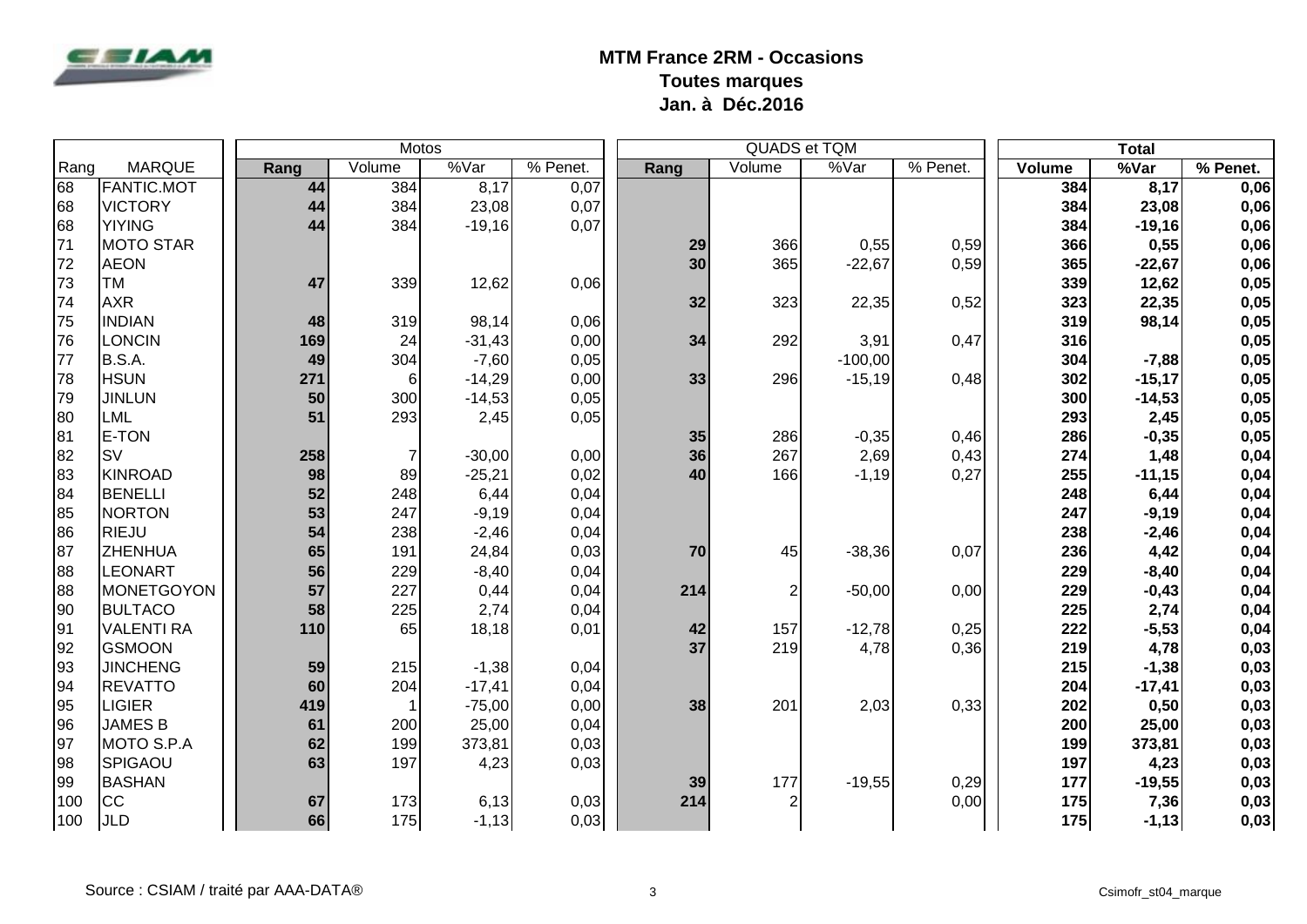

|      |                   |      |        | <b>Motos</b> |          |      | QUADS et TQM   |           |          |               | <b>Total</b> |          |
|------|-------------------|------|--------|--------------|----------|------|----------------|-----------|----------|---------------|--------------|----------|
| Rang | <b>MARQUE</b>     | Rang | Volume | %Var         | % Penet. | Rang | Volume         | %Var      | % Penet. | <b>Volume</b> | %Var         | % Penet. |
| 102  | <b>JMSTAR</b>     | 68   | 168    | $-17,65$     | 0,03     |      |                |           |          | 168           | $-17,65$     | 0,03     |
| 103  | <b>LIFAN</b>      | 82   | 121    | $-0,82$      | 0,02     | 73   | 43             | $-2,27$   | 0,07     | 164           | $-1,20$      | 0,03     |
| 104  | <b>ZNEN</b>       | 69   | 157    | $-11,80$     | 0,03     |      |                |           |          | 157           | $-11,80$     | 0,02     |
| 105  | MCC               | 70   | 156    | 1,30         | 0,03     |      |                |           |          | 156           | 1,30         | 0,02     |
| 105  | <b>REWACO</b>     |      |        |              |          | 43   | 156            | $-0,64$   | 0,25     | 156           | $-0,64$      | 0,02     |
| 107  | DIV.MRQ.ET        | 80   | 126    | $-14,86$     | 0,02     | 86   | 29             | 52,63     | 0,05     | 155           | $-7,19$      | 0,02     |
| 107  | <b>JIANSHE</b>    |      |        |              |          | 44   | 155            | $-11,43$  | 0,25     | 155           | $-11,43$     | 0,02     |
| 109  | <b>REGAL RAPT</b> | 71   | 152    | 0,66         | 0,03     |      |                |           |          | 152           | 0,66         | 0,02     |
| 110  | <b>JINLING</b>    |      |        |              |          | 45   | 150            | $-2,60$   | 0,24     | 150           | $-2,60$      | 0,02     |
| 111  | MICROCAR          | 419  | 1      | $-50,00$     | 0,00     | 46   | 148            | $-11,90$  | 0,24     | 149           | $-12,35$     | 0,02     |
| 112  | <b>QINGQI</b>     | 72   | 141    | $-5,37$      | 0,02     | 214  | 2 <sub>l</sub> |           | 0,00     | 143           | $-5,30$      | 0,02     |
| 113  | FYM               | 78   | 131    | $-13,82$     | 0,02     | 128  | 11             | $-15,38$  | 0,02     | 142           | $-13,94$     | 0,02     |
| 114  | MAGNAT            | 73   | 138    | $-13,21$     | 0,02     |      |                |           |          | 138           | $-13,21$     | 0,02     |
| 115  | GOWINN            | 74   | 135    |              | 0,02     |      |                |           |          | 135           |              | 0,02     |
| 115  | RAZZO             | 74   | 135    | $-10,00$     | 0,02     |      |                |           |          | 135           | $-10,00$     | 0,02     |
| 117  | MALAGUTI          | 76   | 133    | 9,02         | 0,02     |      |                |           |          | 133           | 9,02         | 0,02     |
| 118  | NECO              | 77   | 132    | 45,05        | 0,02     |      |                |           |          | 132           | 45,05        | 0,02     |
| 119  | DAZON             |      |        |              |          | 47   | 131            | $-2,96$   | 0,21     | 131           | $-2,96$      | 0,02     |
| 119  | <b>HYTRACK</b>    |      |        |              |          | 47   | 131            | $-0,76$   | 0,21     | 131           | $-0,76$      | 0,02     |
| 119  | <b>SECMA</b>      |      |        |              |          | 47   | 131            | $-8,39$   | 0,21     | 131           | $-8,39$      | 0,02     |
| 122  | <b>BAOTIAN</b>    | 79   | 129    | $-15,13$     | 0,02     |      |                |           |          | 129           | $-15,13$     | 0,02     |
| 123  | <b>DIAPASON</b>   | 81   | 125    | $-14,38$     | 0,02     |      |                |           |          | 125           | $-14,38$     | 0,02     |
| 124  | BOOM              |      |        |              |          | 50   | 124            | $-13,29$  | 0,20     | 124           | $-13,29$     | 0,02     |
| 125  | <b>LAVERDA</b>    | 84   | 119    | $-6,30$      | 0,02     |      |                |           |          | 119           | $-6,30$      | 0,02     |
| 126  | <b>JAWA</b>       | 85   | 118    | $-12,59$     | 0,02     |      |                |           |          | 118           | $-12,59$     | 0,02     |
| 127  | <b>DNIEPR</b>     | 86   | 116    | $-20,00$     | 0,02     |      |                |           |          | 116           | $-20,00$     | 0,02     |
| 127  | STEY              | 86   | 116    | 1,75         | 0,02     |      |                |           |          | 116           | 1,75         | 0,02     |
| 129  | ORCAL             | 88   | 115    | $++$         | 0,02     |      |                |           |          | 115           | $+ +$        | 0,02     |
| 130  | PEMDA             | 89   | 113    | 1,80         | 0,02     |      |                |           |          | 113           | 1,80         | 0,02     |
| 131  | <b>MAGPOWER</b>   | 90   | 108    | 80,00        | 0,02     |      |                |           |          | 108           | 80,00        | 0,02     |
| 132  | <b>EAGLE MOTO</b> |      |        |              |          | 51   | 105            | $-18,60$  | 0,17     | 105           | $-18,60$     | 0,02     |
| 132  | <b>ICHIBAN</b>    | 91   | 105    | 17,98        | 0,02     |      |                | $-100,00$ |          | 105           | 16,67        | 0,02     |
| 132  | SACIN             | 91   | 105    | 5,00         | 0,02     |      |                |           |          | 105           | 5,00         | 0,02     |
| 135  | <b>HER CHEE</b>   |      |        |              |          | 52   | 100            | 16,28     | 0,16     | 100           | 16,28        | 0,02     |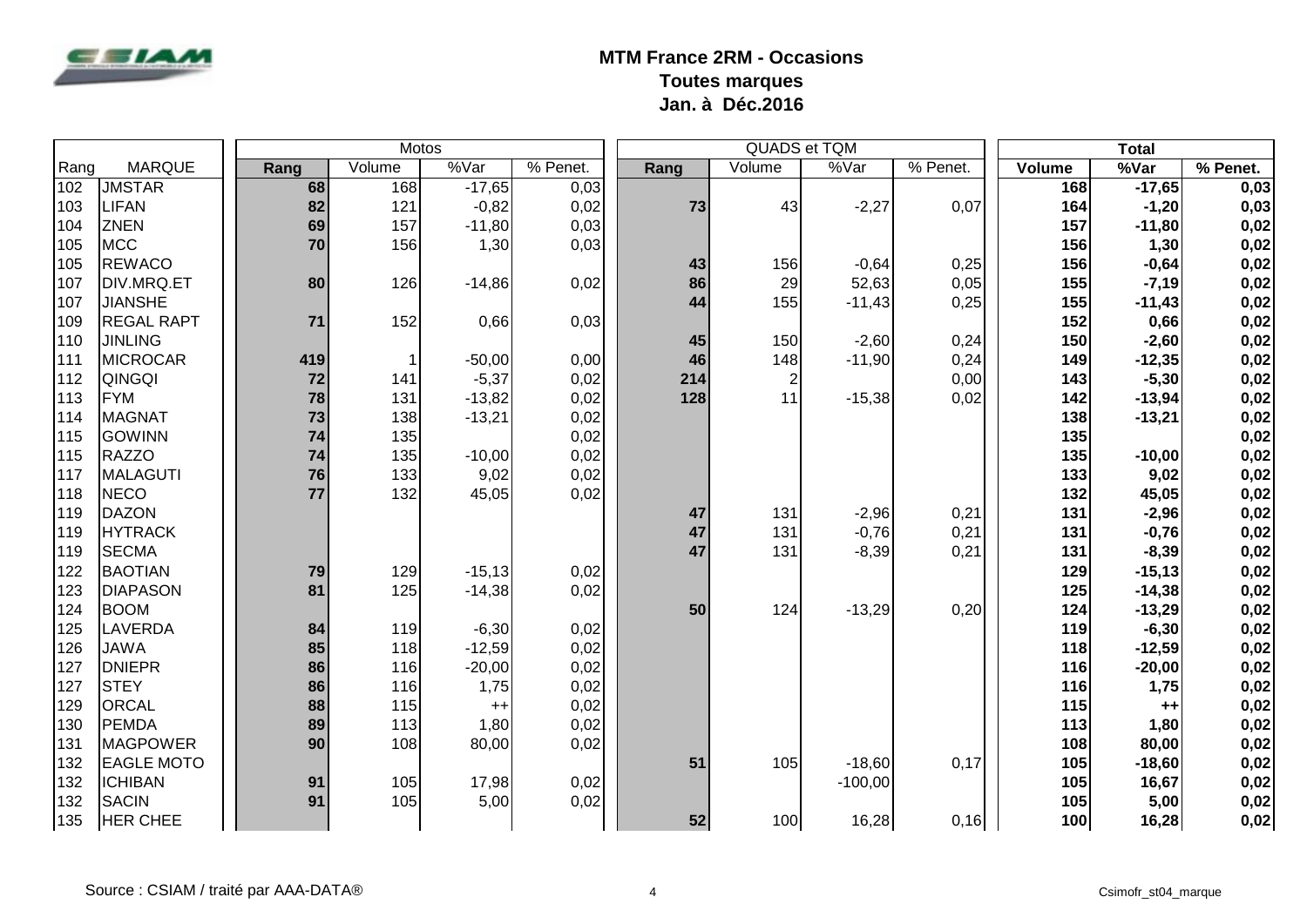

|      |                   |      | <b>Motos</b>    |          |            |      | <b>QUADS et TQM</b> |          |          |        | <b>Total</b> |            |
|------|-------------------|------|-----------------|----------|------------|------|---------------------|----------|----------|--------|--------------|------------|
| Rang | <b>MARQUE</b>     | Rang | Volume          | %Var     | $%$ Penet. | Rang | Volume              | %Var     | % Penet. | Volume | %Var         | $%$ Penet. |
| 136  | <b>GNOME</b>      | 93   | $\overline{96}$ | $-15,04$ | 0,02       |      |                     |          |          | 96     | $-15,04$     | 0,02       |
| 136  | <b>ROADSIGN</b>   | 93   | 96              | $-1,03$  | 0,02       |      |                     |          |          | 96     | $-1,03$      | 0,02       |
| 138  | <b>DIV FRANCE</b> | 100  | 84              | 12,00    | 0,01       | 136  | $\overline{9}$      | 28,57    | 0,01     | 93     | 13,41        | 0,01       |
| 139  | MORINI            | 96   | 92              | $-3,16$  | 0,02       |      |                     |          |          | 92     | $-3,16$      | 0,01       |
| 140  | <b>RIDE</b>       | 97   | 91              | 49,18    | 0,02       |      |                     |          |          | 91     | 49,18        | 0,01       |
| 141  | AUTOMOTO          | 99   | 88              | $-19,27$ | 0,02       | 250  |                     |          | 0,00     | 89     | $-18,35$     | 0,01       |
| 142  | <b>SPY RACING</b> |      |                 |          |            | 54   | 87                  | 24,29    | 0,14     | 87     | 24,29        | 0,01       |
| 143  | <b>GOUPIL</b>     |      |                 |          |            | 55   | 85                  | 25,00    | 0,14     | 85     | 25,00        | 0,01       |
| 144  | <b>OSSA</b>       | 101  | 83              | $-8,79$  | 0,01       |      |                     |          |          | 83     | $-8,79$      | 0,01       |
| 144  | <b>ZONGSHEN</b>   | 101  | 83              | 3,75     | 0,01       |      |                     |          |          | 83     | 3,75         | 0,01       |
| 146  | <b>MEGA</b>       |      |                 |          |            | 57   | 82                  | 38,98    | 0,13     | 82     | 38,98        | 0,01       |
| 146  | <b>UVM</b>        |      |                 |          |            | 57   | 82                  | $-23,36$ | 0,13     | 82     | $-23,36$     | 0,01       |
| 148  | <b>VOXAN</b>      | 103  | 81              | $-35,71$ | 0,01       |      |                     |          |          | 81     | $-35,71$     | 0,01       |
| 149  | PUCH              | 105  | 76              | $-12,64$ | 0,01       |      |                     |          |          | 76     | $-12,64$     | 0,01       |
| 150  | <b>AJP</b>        | 106  | 75              | $-18,48$ | 0,01       |      |                     |          |          | 75     | $-18,48$     | 0,01       |
| 150  | <b>CZ</b>         | 106  | 75              | $-11,76$ | 0,01       |      |                     |          |          | 75     | $-11,76$     | 0,01       |
| 152  | A.C.M             | 108  | 74              | 21,31    | 0,01       |      |                     |          |          | 74     | 21,31        | 0,01       |
| 153  | <b>XINLING</b>    | 307  | 4               | $-33,33$ | 0,00       | 59   | 69                  | 1,47     | 0,11     | 73     | $-1,35$      | 0,01       |
| 154  | <b>EUROCKA</b>    | 109  | 67              | $-24,72$ | 0,01       | 177  | 4                   | 300,00   | 0,01     | 71     | $-21,11$     | 0,01       |
| 155  | BUYANG            |      |                 |          |            | 60   | 67                  | $-20,24$ | 0,11     | 67     | $-20,24$     | 0,01       |
| 155  | PIONEER           | 142  | 42              | $-20,75$ | 0,01       | 96   | 25                  | 31,58    | 0,04     | 67     | $-6,94$      | 0,01       |
| 157  | <b>ADIVA</b>      | 189  | 19              | $-5,00$  | 0,00       | 70   | 45                  | 45,16    | 0,07     | 64     | 25,49        | 0,01       |
| 157  | <b>EML</b>        | 258  | $\overline{7}$  | $-12,50$ | 0,00       | 64   | 57                  | 29,55    | 0,09     | 64     | 23,08        | 0,01       |
| 159  | <b>CPI</b>        | 189  | 19              | $-9,52$  | 0,00       | 75   | 41                  | $-8,89$  | 0,07     | 60     | $-9,09$      | 0,01       |
| 160  | B.P.S.            | 111  | 59              | $-10,61$ | 0,01       |      |                     |          |          | 59     | $-10,61$     | 0,01       |
| 160  | OURAL             | 111  | 59              | 47,50    | 0,01       |      |                     |          |          | 59     | 47,50        | 0,01       |
| 160  | <b>OXOBIKE</b>    |      |                 |          |            | 62   | 59                  | 18,00    | 0,10     | 59     | 18,00        | 0,01       |
| 160  | <b>SACHS</b>      | 111  | 59              | 22,92    | 0,01       |      |                     |          |          | 59     | 22,92        | 0,01       |
| 160  | <b>VASTRO</b>     | 111  | 59              | 5,36     | 0,01       |      |                     |          |          | 59     | 5,36         | 0,01       |
| 160  | <b>XGJAO</b>      | 116  | 57              | $-9,52$  | 0,01       | 214  | $\overline{c}$      | $-66,67$ | 0,00     | 59     | $-14,49$     | 0,01       |
| 160  | <b>ZUNDAPP</b>    | 111  | 59              | 31,11    | 0,01       |      |                     |          |          | 59     | 31,11        | 0,01       |
| 167  | SAITING           |      |                 |          |            | 63   | 58                  | $-10,77$ | 0,09     | 58     | $-10,77$     | 0,01       |
| 168  | <b>ZHONGNENG</b>  | 116  | 57              | $-8,06$  | 0,01       |      |                     |          |          | 57     | $-8,06$      | 0,01       |
| 169  | MH MOTORCY        | 118  | 56              | 1,82     | 0,01       |      |                     |          |          | 56     | 1,82         | 0,01       |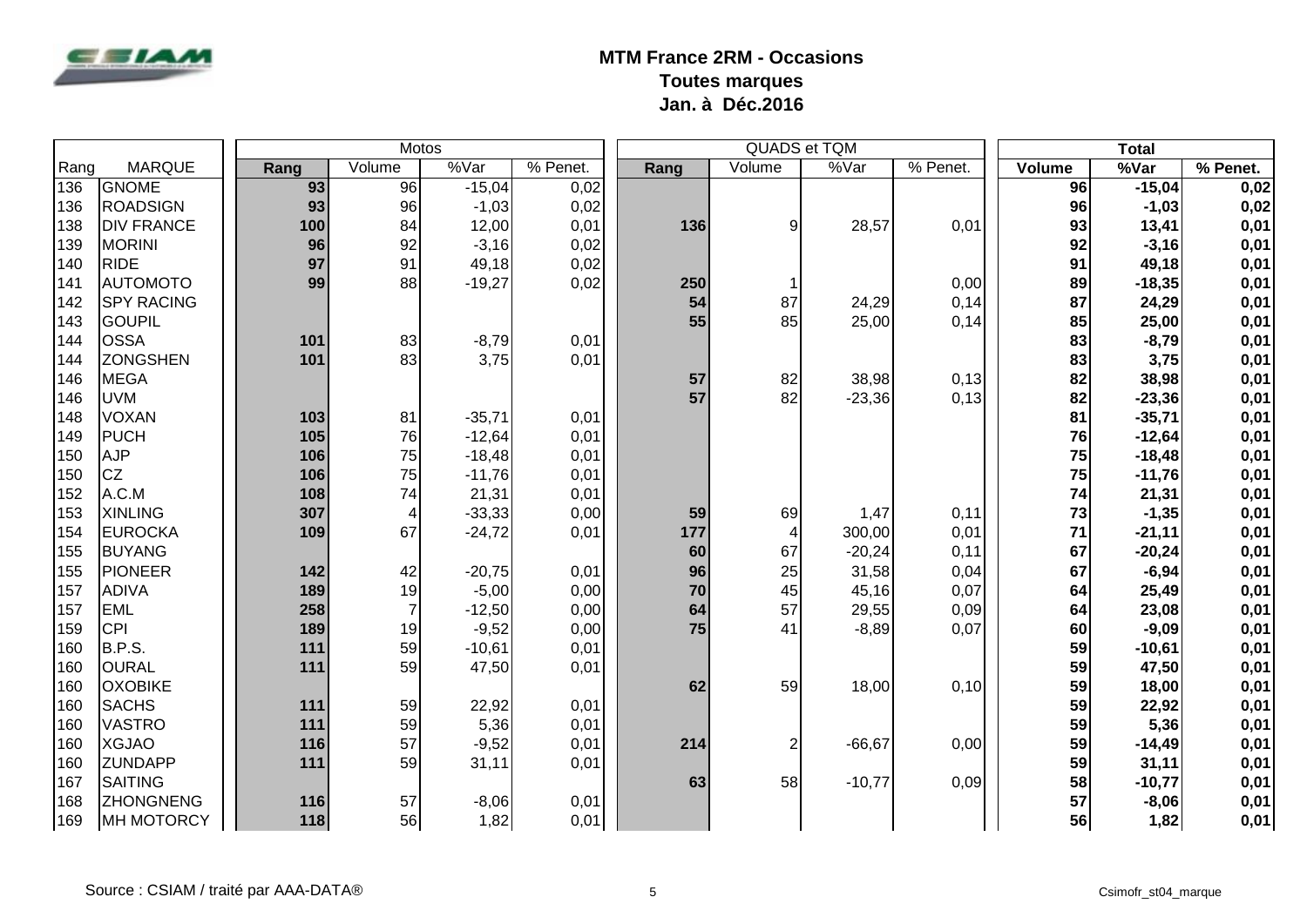

|      |                   |      | Motos  |          |          |      | QUADS et TQM   |          |                        |                 | <b>Total</b> |          |
|------|-------------------|------|--------|----------|----------|------|----------------|----------|------------------------|-----------------|--------------|----------|
| Rang | <b>MARQUE</b>     | Rang | Volume | %Var     | % Penet. | Rang | Volume         | %Var     | $\overline{\%}$ Penet. | Volume          | %Var         | % Penet. |
| 169  | PELPI             |      |        |          |          | 65   | 56             | $-11,11$ | 0,09                   | $\overline{56}$ | $-11,11$     | 0,01     |
| 171  | <b>FMC</b>        | 122  | 53     | 8,16     | 0,01     | 214  | $\overline{2}$ |          | 0,00                   | 55              | 12,24        | 0,01     |
| 171  | <b>HARTFORD</b>   | 119  | 55     | 14,58    | 0,01     |      |                |          |                        | 55              | 14,58        | 0,01     |
| 171  | <b>MB FRANCE</b>  | 119  | 55     | $-6,78$  | 0,01     |      |                |          |                        | 55              | $-6,78$      | 0,01     |
| 174  | <b>SAMPO</b>      | 121  | 54     | $-12,90$ | 0,01     |      |                |          |                        | 54              | $-12,90$     | 0,01     |
| 175  | <b>NK</b>         |      |        |          |          | 66   | 53             | $-3,64$  | 0,09                   | 53              | $-3,64$      | 0,01     |
| 176  | <b>BULLIT</b>     | 124  | 52     | 372,73   | 0,01     |      |                |          |                        | 52              | 372,73       | 0,01     |
| 176  | SANYOU            | 124  | 52     | 20,93    | 0,01     |      |                |          |                        | 52              | 20,93        | 0,01     |
| 176  | <b>TNT MOTOR</b>  | 124  | 52     | 1,96     | 0,01     |      |                |          |                        | 52              | 1,96         | 0,01     |
| 176  | <b>VELOCETTE</b>  | 124  | 52     | 13,04    | 0,01     |      |                |          |                        | 52              | 13,04        | 0,01     |
| 180  | <b>CHATENET</b>   |      |        |          |          | 67   | 51             | $-20,31$ | 0,08                   | 51              | $-20,31$     | 0,01     |
| 181  | HI BIRD           |      |        |          |          | 68   | 49             | $-2,00$  | 0,08                   | 49              | $-2,00$      | 0,01     |
| 181  | MASSEY FER        |      |        |          |          | 68   | 49             | $-5,77$  | 0,08                   | 49              | $-5,77$      | 0,01     |
| 183  | <b>ALCYON</b>     | 129  | 48     | 9,09     | 0,01     |      |                |          |                        | 48              | 9,09         | 0,01     |
| 183  | <b>CH RACING</b>  | 129  | 48     | 45,45    | 0,01     |      |                |          |                        | 48              | 45,45        | 0,01     |
| 183  | <b>HRD</b>        | 129  | 48     | 65,52    | 0,01     |      |                |          |                        | 48              | 65,52        | 0,01     |
| 183  | <b>NEW MAP</b>    | 133  | 47     | $-2,08$  | 0,01     | 250  |                | $-80,00$ | 0,00                   | 48              | $-9,43$      | 0,01     |
| 187  | KOEHLER           | 133  | 47     | $-11,32$ | 0,01     |      |                |          |                        | 47              | $-11,32$     | 0,01     |
| 187  | <b>MARTIN</b>     | 133  | 47     | 20,51    | 0,01     |      |                |          |                        | 47              | 20,51        | 0,01     |
| 187  | <b>XINGYUE</b>    | 136  | 46     | $-20,69$ | 0,01     | 250  |                | $-50,00$ | 0,00                   | 47              | $-21,67$     | 0,01     |
| 190  | <b>CHANG JIAN</b> | 137  | 45     | 12,50    | 0,01     |      |                |          |                        | 45              | 12,50        | 0,01     |
| 190  | ROUTEBUGGY        |      |        |          |          | 70   | 45             | 45,16    | 0,07                   | 45              | 45,16        | 0,01     |
| 192  | <b>PK IRBIT M</b> | 138  | 44     |          | 0,01     |      |                |          |                        | 44              |              | 0,01     |
| 192  | <b>ROADBIKE</b>   | 138  | 44     | 4,76     | 0,01     |      |                |          |                        | 44              | 4,76         | 0,01     |
| 194  | MANURHIN          | 140  | 43     | 34,38    | 0,01     |      |                |          |                        | 43              | 34,38        | 0,01     |
| 194  | <b>MOTRAC</b>     | 140  | 43     | 104,76   | 0,01     |      |                |          |                        | 43              | 104,76       | 0,01     |
| 194  | <b>NCM</b>        |      |        |          |          | 73   | 43             | $-12,24$ | 0,07                   | 43              | $-12,24$     | 0,01     |
| 197  | A.T.M             | 142  | 42     | 20,00    | 0,01     |      |                |          |                        | 42              | 20,00        | 0,01     |
| 198  | <b>DIVINE STA</b> |      |        |          |          | 77   | 40             | $-44,44$ | 0,06                   | 40              | $-44, 44$    | 0,01     |
| 198  | <b>MEGELLI</b>    | 144  | 40     | 42,86    | 0,01     |      |                |          |                        | 40              | 42,86        | 0,01     |
| 200  | <b>IRBIT MOTO</b> | 146  | 37     | 48,00    | 0,01     | 214  | $\overline{c}$ | $-75,00$ | 0,00                   | 39              | 18,18        | 0,01     |
| 200  | <b>NFM</b>        |      |        |          |          | 78   | 39             | $-2,50$  | 0,06                   | 39              | $-2,50$      | 0,01     |
| 202  | N.S.U.            | 145  | 38     | 90,00    | 0,01     |      |                |          |                        | 38              | 90,00        | 0,01     |
| 203  | <b>MATCHLESS</b>  | 146  | 37     | $-13,95$ | 0,01     |      |                |          |                        | 37              | $-13,95$     | 0,01     |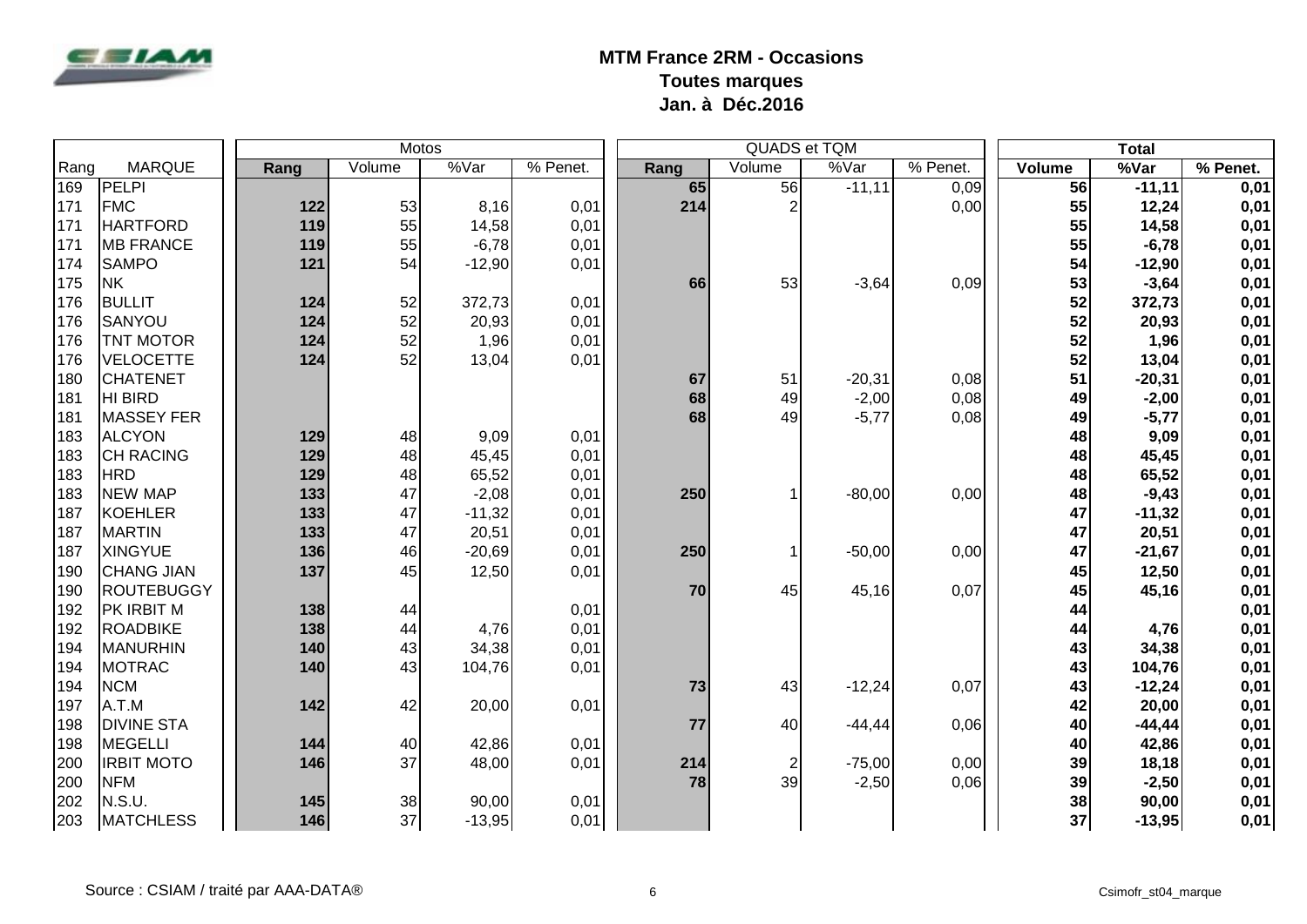

|      |                   |      | Motos  |          |            |      |        | QUADS et TQM |          |        | <b>Total</b> |          |
|------|-------------------|------|--------|----------|------------|------|--------|--------------|----------|--------|--------------|----------|
| Rang | <b>MARQUE</b>     | Rang | Volume | %Var     | $%$ Penet. | Rang | Volume | %Var         | % Penet. | Volume | %Var         | % Penet. |
| 204  | BERTAUX           | 149  | 36     | $-14,29$ | 0,01       |      |        |              |          | 36     | $-14,29$     | 0,01     |
| 204  | <b>DKW</b>        | 149  | 36     | 50,00    | 0,01       |      |        |              |          | 36     | 50,00        | 0,01     |
| 204  | GEM               |      |        |          |            | 79   | 36     | $-47,06$     | 0,06     | 36     | $-47,06$     | 0,01     |
| 204  | <b>SHENKE</b>     | 182  | 21     | $-54,35$ | 0,00       | 117  | 15     | $-11,76$     | 0,02     | 36     | $-42,86$     | 0,01     |
| 208  | <b>AJS</b>        | 151  | 34     | 25,93    | 0,01       |      |        |              |          | 34     | 25,93        | 0,01     |
| 208  | <b>XS</b>         |      |        |          |            | 81   | 34     | 9,68         | 0,06     | 34     | 9,68         | 0,01     |
| 208  | <b>ZERO MOTOR</b> | 151  | 34     | 36,00    | 0,01       |      |        |              |          | 34     | 36,00        | 0,01     |
| 211  | <b>BEYOND</b>     |      |        |          |            | 82   | 31     | $-11,43$     | 0,05     | 31     | $-11,43$     | 0,00     |
| 211  | <b>CECTEK</b>     |      |        |          |            | 82   | 31     | $-16,22$     | 0,05     | 31     | $-16,22$     | 0,00     |
| 211  | SIMPA             |      |        |          |            | 82   | 31     |              | 0,05     | 31     |              | 0,00     |
| 211  | <b>XINYANG</b>    |      |        |          |            | 82   | 31     | 14,81        | 0,05     | 31     | 14,81        | 0,00     |
| 215  | PAGSTA            | 153  | 30     | $-30,23$ | 0,01       |      |        |              |          | 30     | $-30,23$     | 0,00     |
| 216  | <b>DONGFANG</b>   |      |        |          |            | 86   | 29     | 20,83        | 0,05     | 29     | 20,83        | 0,00     |
| 216  | <b>LEDOW</b>      | 195  | 18     | $-21,74$ | 0,00       | 128  | 11     | $-8,33$      | 0,02     | 29     | $-17,14$     | 0,00     |
| 216  | <b>LOMAX</b>      |      |        |          |            | 86   | 29     | 222,22       | 0,05     | 29     | 222,22       | 0,00     |
| 216  | <b>MONNIER</b>    | 307  | 4      | $-33,33$ | 0,00       | 96   | 25     | 4,17         | 0,04     | 29     | $-3,33$      | 0,00     |
| 216  | <b>RATIER</b>     | 154  | 29     | $-27,50$ | 0,01       |      |        |              |          | 29     | $-27,50$     | 0,00     |
| 221  | <b>BELLIER</b>    |      |        |          |            | 89   | 28     |              | 0,05     | 28     |              | 0,00     |
| 221  | <b>EXPLORER</b>   | 307  | 4      | 300,00   | 0,00       | 99   | 24     | 33,33        | 0,04     | 28     | 47,37        | 0,00     |
| 221  | GOKA              |      |        |          |            | 89   | 28     | $-17,65$     | 0,05     | 28     | $-17,65$     | 0,00     |
| 221  | <b>INOX CAR</b>   |      |        |          |            | 89   | 28     | $-9,68$      | 0,05     | 28     | $-9,68$      | 0,00     |
| 221  | <b>RENE GILLE</b> | 155  | 28     | 7,69     | 0,00       |      |        |              |          | 28     | 7,69         | 0,00     |
| 226  | <b>ARIEL</b>      | 156  | 27     | 17,39    | 0,00       |      |        |              |          | 27     | 17,39        | 0,00     |
| 226  | <b>EGLMOTOR</b>   |      |        |          |            | 93   | 27     | 170,00       | 0,04     | 27     | 170,00       | 0,00     |
| 226  | <b>HISUN</b>      |      |        |          |            | 93   | 27     |              | 0,04     | 27     |              | 0,00     |
| 226  | <b>NK BIKE</b>    | 156  | 27     | 28,57    | 0,00       |      |        |              |          | 27     | 28,57        | 0,00     |
| 226  | <b>SWM</b>        | 156  | 27     | 107,69   | 0,00       |      |        |              |          | 27     | 107,69       | 0,00     |
| 226  | <b>VINCENT</b>    | 156  | 27     | $-20,59$ | 0,00       |      |        |              |          | 27     | $-20,59$     | 0,00     |
| 232  | <b>BIMOTA</b>     | 160  | 26     | $-10,34$ | 0,00       |      |        |              |          | 26     | $-10,34$     | 0,00     |
| 232  | <b>HANGLONG</b>   | 160  | 26     | $-18,75$ | 0,00       |      |        |              |          | 26     | $-18,75$     | 0,00     |
| 232  | <b>JIALING</b>    | 160  | 26     | 44,44    | 0,00       |      |        |              |          | 26     | 44,44        | 0,00     |
| 232  | KREIDLER          | 160  | 26     | 18,18    | 0,00       |      |        |              |          | 26     | 18,18        | 0,00     |
| 232  | RUMI              | 160  | 26     | $-10,34$ | 0,00       |      |        |              |          | 26     | $-10,34$     | 0,00     |
| 232  | <b>YIBEN</b>      | 160  | 26     | 8,33     | 0,00       |      |        |              |          | 26     | 8,33         | 0,00     |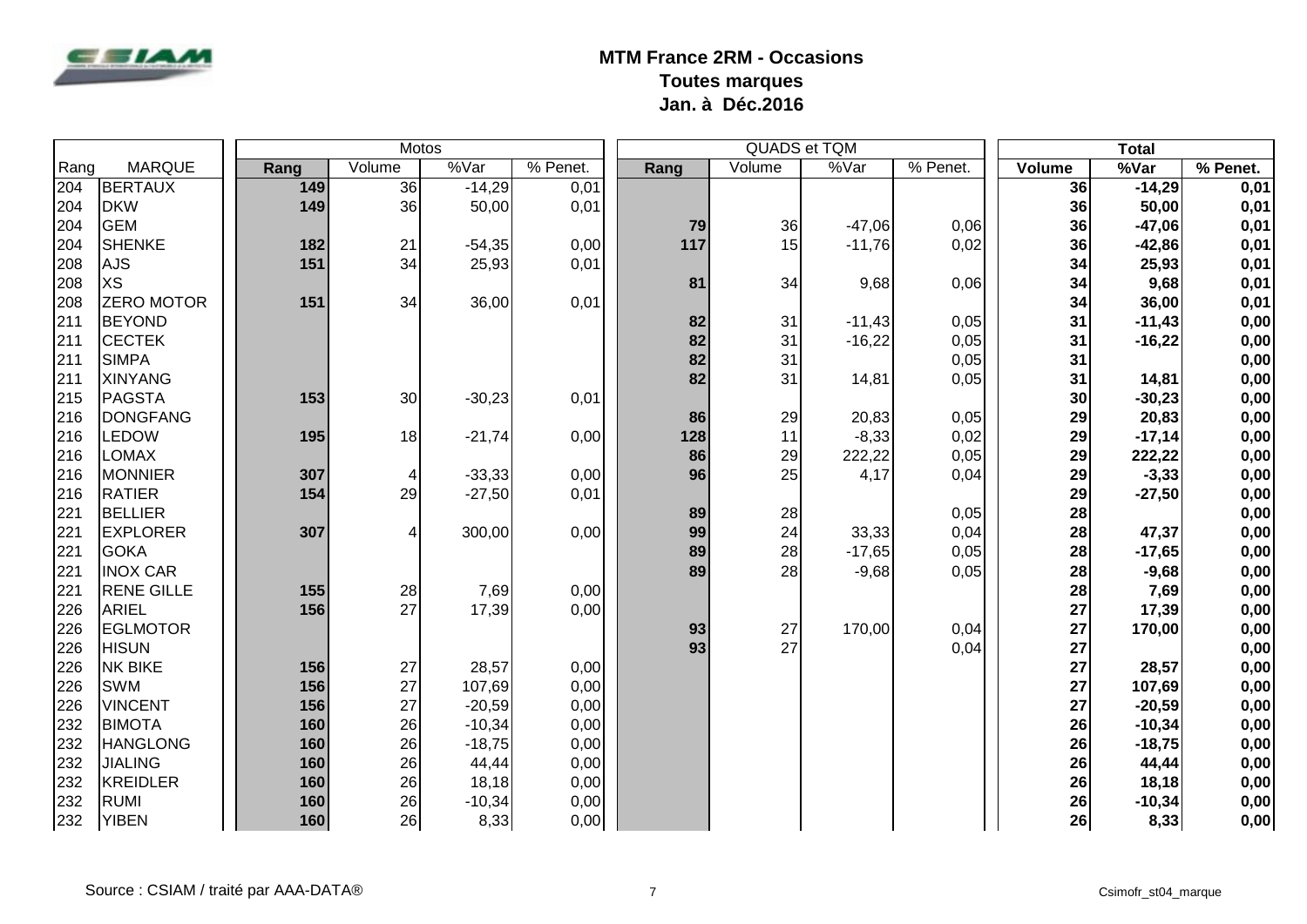

|      |                   |      | <b>Motos</b>   |                   |            |      |        | QUADS et TQM |          |        | <b>Total</b> |            |
|------|-------------------|------|----------------|-------------------|------------|------|--------|--------------|----------|--------|--------------|------------|
| Rang | <b>MARQUE</b>     | Rang | Volume         | $\sqrt[9]{8}$ Var | $%$ Penet. | Rang | Volume | %Var         | % Penet. | Volume | %Var         | $%$ Penet. |
| 238  | BERNARDET         | 166  | 25             | 66,67             | 0,00       |      |        |              |          | 25     | 66,67        | 0,00       |
| 238  | GUILLER           | 166  | 25             | 4,17              | 0,00       |      |        |              |          | 25     | 4,17         | 0,00       |
| 238  | <b>IND.TROYES</b> | 166  | 25             | $-21,88$          | 0,00       |      |        |              |          | 25     | $-21,88$     | 0,00       |
| 238  | MORGAN            |      |                | $-100,00$         |            | 96   | 25     | 31,58        | 0,04     | 25     | 25,00        | 0,00       |
| 238  | <b>WANGYE</b>     | 185  | 20             | $-9,09$           | 0,00       | 168  | 5      | 400,00       | 0,01     | 25     | 8,70         | 0,00       |
| 243  | <b>CHRONO</b>     | 169  | 24             | $-20,00$          | 0,00       |      |        |              |          | 24     | $-20,00$     | 0,00       |
| 243  | DOLLAR            | 169  | 24             | 14,29             | 0,00       |      |        |              |          | 24     | 14,29        | 0,00       |
| 243  | <b>JTG</b>        | 169  | 24             |                   | 0,00       |      |        |              |          | 24     |              | 0,00       |
| 243  | MAICO             | 169  | 24             | 4,35              | 0,00       |      |        |              |          | 24     | 4,35         | 0,00       |
| 243  | <b>RAVAT</b>      | 169  | 24             | 84,62             | 0,00       |      |        |              |          | 24     | 84,62        | 0,00       |
| 243  | VONROAD           | 169  | 24             | $-7,69$           | 0,00       |      |        |              |          | 24     | $-7,69$      | 0,00       |
| 249  | AIE               |      |                |                   |            | 100  | 23     | $-11,54$     | 0,04     | 23     | $-11,54$     | 0,00       |
| 249  | <b>EASY TRIKE</b> |      |                |                   |            | 100  | 23     | $-14,81$     | 0,04     | 23     | $-14,81$     | 0,00       |
| 249  | <b>GINOMOTO</b>   | 375  | $\overline{2}$ | $-33,33$          | 0,00       | 103  | 21     | 5,00         | 0,03     | 23     |              | 0,00       |
| 249  | NBLUCK            |      |                |                   |            | 100  | 23     | 15,00        | 0,04     | 23     | 15,00        | 0,00       |
| 253  | AERMACCHI         | 177  | 22             | $-8,33$           | 0,00       |      |        |              |          | 22     | $-8,33$      | 0,00       |
| 253  | B.F.G.            | 177  | 22             | 100,00            | 0,00       |      |        |              |          | 22     | 100,00       | 0,00       |
| 253  | <b>FN</b>         | 185  | 20             | $-9,09$           | 0,00       | 214  |        | $-50,00$     | 0,00     | 22     | $-15,38$     | 0,00       |
| 253  | MISTRAL           | 177  | 22             | $-40,54$          | 0,00       |      |        |              |          | 22     | $-40,54$     | 0,00       |
| 253  | <b>XR</b>         | 177  | 22             | 22,22             | 0,00       |      |        |              |          | 22     | 22,22        | 0,00       |
| 258  | <b>CHUNLAN</b>    | 182  | 21             | $-38,24$          | 0,00       |      |        |              |          | 21     | $-38,24$     | 0,00       |
| 258  | <b>DORTON</b>     |      |                |                   |            | 103  | 21     | $-22,22$     | 0,03     | 21     | $-22,22$     | 0,00       |
| 258  | <b>ELV</b>        |      |                |                   |            | 103  | 21     |              | 0,03     | 21     |              | 0,00       |
| 258  | <b>HERCULES</b>   | 182  | 21             | 5,00              | 0,00       |      |        |              |          | 21     | 5,00         | 0,00       |
| 258  | <b>MOTORTEK</b>   |      |                |                   |            | 103  | 21     | $-19,23$     | 0,03     | 21     | $-19,23$     | 0,00       |
| 258  | NOX               |      |                |                   |            | 103  | 21     | 61,54        | 0,03     | 21     | 61,54        | 0,00       |
| 258  | SIDE-BIKE         | 195  | 18             | $-21,74$          | 0,00       | 195  | 3      | $-40,00$     | 0,00     | 21     | $-25,00$     | 0,00       |
| 265  | <b>BARIGO</b>     | 185  | 20             | 81,82             | 0,00       |      |        |              |          | 20     | 81,82        | 0,00       |
| 265  | <b>GUOBEN</b>     | 185  | 20             | $-4,76$           | 0,00       |      |        |              |          | 20     | $-4,76$      | 0,00       |
| 267  | <b>ALP SAITIN</b> |      |                |                   |            | 108  | 19     | 18,75        | 0,03     | 19     | 18,75        | 0,00       |
| 267  | <b>BAKUS</b>      |      |                |                   |            | 108  | 19     | $-9,52$      | 0,03     | 19     | $-9,52$      | 0,00       |
| 267  | GENERIC           | 189  | 19             | $-20,83$          | 0,00       |      |        |              |          | 19     | $-20,83$     | 0,00       |
| 267  | <b>GRIFFON</b>    | 189  | 19             | 5,56              | 0,00       |      |        | $-100,00$    |          | 19     |              | 0,00       |
| 267  | <b>HAIZHIMENG</b> | 189  | 19             | $-26,92$          | 0,00       |      |        |              |          | 19     | $-26,92$     | 0,00       |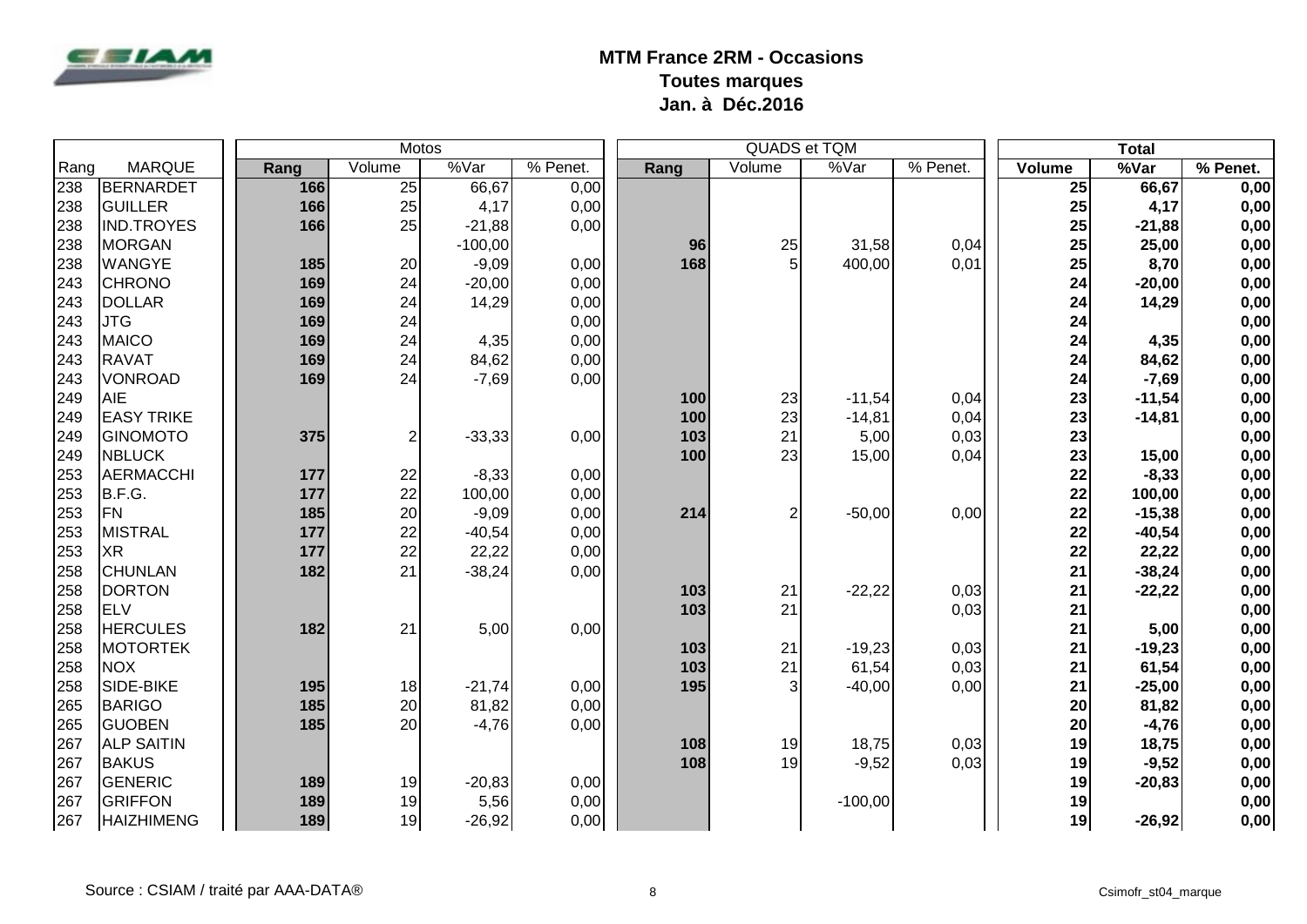

|      |                   |      | <b>Motos</b>     |           |          |      |                | QUADS et TQM |          |        | <b>Total</b> |          |
|------|-------------------|------|------------------|-----------|----------|------|----------------|--------------|----------|--------|--------------|----------|
| Rang | <b>MARQUE</b>     | Rang | Volume           | %Var      | % Penet. | Rang | Volume         | %Var         | % Penet. | Volume | %Var         | % Penet. |
| 267  | RENLI             |      |                  |           |          | 108  | 19             | $-5,00$      | 0,03     | 19     | $-5,00$      | 0,00     |
| 267  | <b>SUMCO</b>      | 195  | 18               | $-40,00$  | 0,00     | 250  |                |              | 0,00     | 19     | $-38,71$     | 0,00     |
| 267  | <b>VECTRIX</b>    | 189  | 19               |           | 0,00     |      |                |              |          | 19     |              | 0,00     |
| 275  | AMS               |      |                  |           |          | 111  | 18             | $-18,18$     | 0,03     | 18     | $-18,18$     | 0,00     |
| 275  | <b>ASIAWING</b>   | 195  | 18               | 20,00     | 0,00     |      |                |              |          | 18     | 20,00        | 0,00     |
| 275  | <b>JCM</b>        | 195  | 18               | 20,00     | 0,00     |      |                |              |          | 18     | 20,00        | 0,00     |
| 275  | <b>ODES</b>       |      |                  |           |          | 111  | 18             | $-35,71$     | 0,03     | 18     | $-35,71$     | 0,00     |
| 275  | <b>ZERO ENGIN</b> | 195  | 18               | 100,00    | 0,00     |      |                |              |          | 18     | 100,00       | 0,00     |
| 280  | CHOIN             | 201  | 17               | 30,77     | 0,00     |      |                |              |          | 17     | 30,77        | 0,00     |
| 280  | <b>CUSHMANN</b>   | 235  | 10               | 25,00     | 0,00     | 151  | 7              | 16,67        | 0,01     | 17     | 21,43        | 0,00     |
| 280  | DERNY             | 201  | 17               | $-15,00$  | 0,00     |      |                |              |          | 17     | $-15,00$     | 0,00     |
| 280  | <b>ERAD</b>       |      |                  |           |          | 113  | 17             | $-15,00$     | 0,03     | 17     | $-15,00$     | 0,00     |
| 280  | FOLLIS            | 201  | 17               |           | 0,00     |      |                |              |          | 17     |              | 0,00     |
| 280  | <b>HEROWAY</b>    | 375  | $\boldsymbol{2}$ |           | 0,00     | 117  | 15             | $-48,28$     | 0,02     | 17     | $-45,16$     | 0,00     |
| 280  | <b>IMF INDUST</b> | 201  | 17               | 6,25      | 0,00     |      |                |              |          | 17     | 6,25         | 0,00     |
| 280  | <b>NOUN ELEC</b>  |      |                  |           |          | 113  | 17             |              | 0,03     | 17     |              | 0,00     |
| 280  | SANGLAS           | 201  | 17               | 183,33    | 0,00     |      |                |              |          | 17     | 183,33       | 0,00     |
| 289  | <b>CSR</b>        | 206  | 16               | 33,33     | 0,00     |      |                |              |          | 16     | 33,33        | 0,00     |
| 289  | <b>GAMAX</b>      |      |                  |           |          | 115  | 16             | $-33,33$     | 0,03     | 16     | $-33,33$     | 0,00     |
| 289  | <b>HEADBANGER</b> | 206  | 16               | 33,33     | 0,00     |      |                |              |          | 16     | 33,33        | 0,00     |
| 289  | <b>HOOLISTER</b>  | 206  | 16               | $-23,81$  | 0,00     |      |                |              |          | 16     | $-23,81$     | 0,00     |
| 289  | KANDI             |      |                  |           |          | 115  | 16             | 77,78        | 0,03     | 16     | 77,78        | 0,00     |
| 289  | <b>LINGBEN</b>    | 206  | 16               | $-40,74$  | 0,00     |      |                |              |          | 16     | $-40,74$     | 0,00     |
| 295  | <b>CAMPELL</b>    |      |                  |           |          | 117  | 15             | 36,36        | 0,02     | 15     | 36,36        | 0,00     |
| 295  | <b>GAUTHIER</b>   | 214  | 14               |           | 0,00     | 250  |                |              | 0,00     | 15     | 7,14         | 0,00     |
| 295  | GILLET            | 210  | 15               | $-16,67$  | 0,00     |      |                |              |          | 15     | $-16,67$     | 0,00     |
| 295  | <b>JONGHI</b>     | 210  | 15               | $-25,00$  | 0,00     |      |                |              |          | 15     | $-25,00$     | 0,00     |
| 295  | MEGAPHONE         |      |                  |           |          | 117  | 15             | $-11,76$     | 0,02     | 15     | $-11,76$     | 0,00     |
| 295  | <b>MIKILON</b>    | 271  | 6                | 50,00     | 0,00     | 136  | $\overline{9}$ | $-25,00$     | 0,01     | 15     | $-6,25$      | 0,00     |
| 295  | <b>WACOX</b>      | 210  | 15               | $-11,76$  | 0,00     |      |                |              |          | 15     | $-11,76$     | 0,00     |
| 295  | <b>ZEALSUN</b>    | 210  | 15               | 200,00    | 0,00     |      |                |              |          | 15     | 200,00       | 0,00     |
| 303  | <b>ITALJET</b>    | 214  | 14               | $-46, 15$ | 0,00     |      |                |              |          | 14     | $-46, 15$    | 0,00     |
| 303  | MAZAKI            | 289  | 5                | $-44,44$  | 0,00     | 136  | 9              | 350,00       | 0,01     | 14     | 27,27        | 0,00     |
| 303  | <b>NIMBUS</b>     | 214  | 14               | $-50,00$  | 0,00     |      |                |              |          | 14     | $-50,00$     | 0,00     |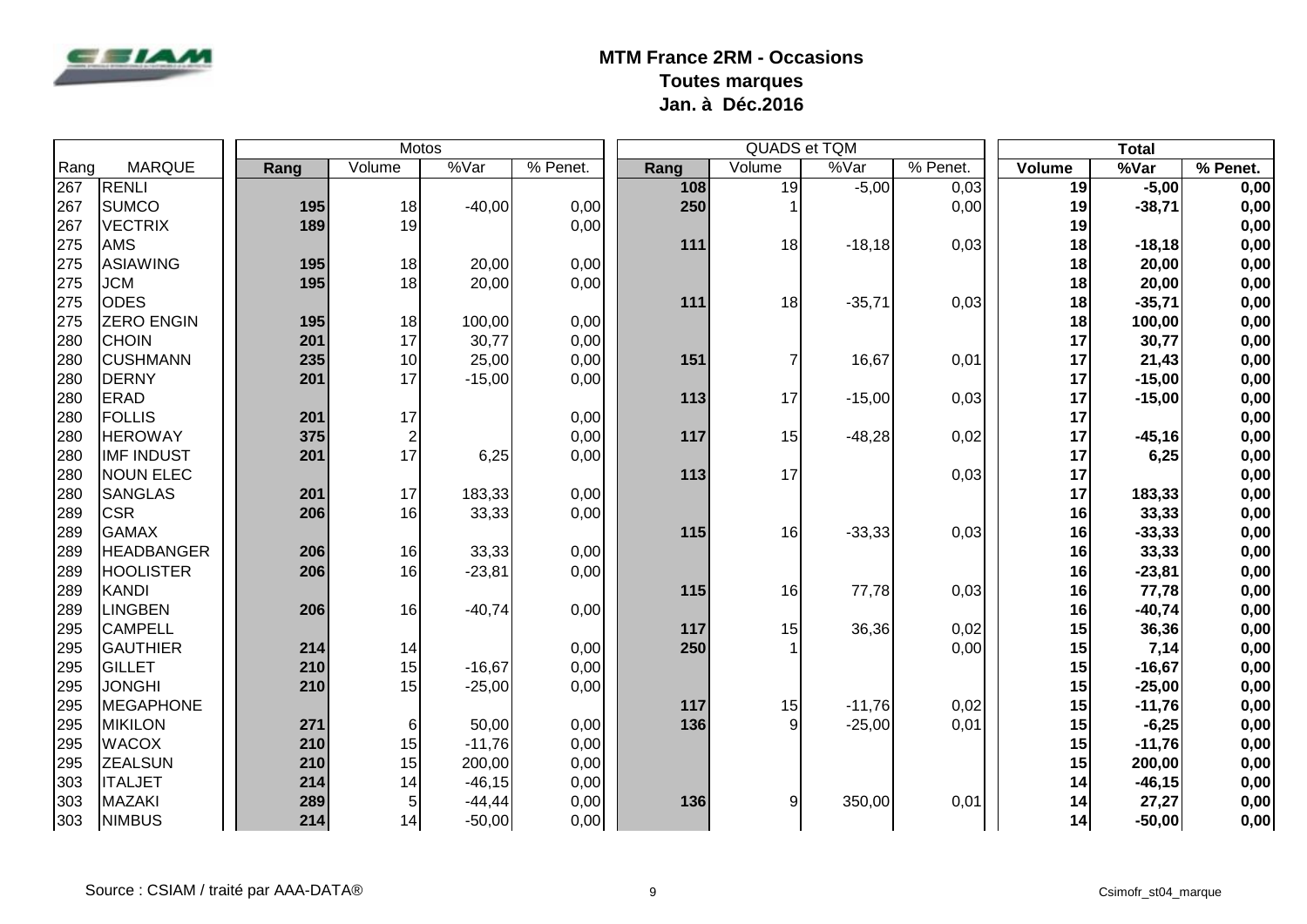

|      |                   |      |        | <b>Motos</b> |          |      | QUADS et TQM |          |          |               | <b>Total</b> |          |
|------|-------------------|------|--------|--------------|----------|------|--------------|----------|----------|---------------|--------------|----------|
| Rang | <b>MARQUE</b>     | Rang | Volume | %Var         | % Penet. | Rang | Volume       | %Var     | % Penet. | <b>Volume</b> | %Var         | % Penet. |
| 303  | PORTAL            | 214  | 14     | $-6,67$      | 0,00     |      |              |          |          | 14            | $-6,67$      | 0,00     |
| 303  | <b>SUKIDA</b>     | 214  | 14     | 7,69         | 0,00     |      |              |          |          | 14            | 7,69         | 0,00     |
| 303  | UNILLI            |      |        |              |          | 122  | 14           | 180,00   | 0,02     | 14            | 180,00       | 0,00     |
| 309  | <b>ELECTRIC M</b> | 219  | 13     | 550,00       | 0,00     |      |              |          |          | 13            | 550,00       | 0,00     |
| 309  | <b>GIANTCO</b>    | 219  | 13     | $-23,53$     | 0,00     |      |              |          |          | 13            | $-23,53$     | 0,00     |
| 309  | <b>HUATIAN</b>    | 219  | 13     | $-18,75$     | 0,00     |      |              |          |          | 13            | $-18,75$     | 0,00     |
| 309  | <b>IMF</b>        | 219  | 13     | $-13,33$     | 0,00     |      |              |          |          | 13            | $-13,33$     | 0,00     |
| 309  | <b>INNOCENTI</b>  | 219  | 13     | $-45,83$     | 0,00     |      |              |          |          | 13            | $-45,83$     | 0,00     |
| 309  | <b>MPI</b>        | 219  | 13     | $-23,53$     | 0,00     |      |              |          |          | 13            | $-23,53$     | 0,00     |
| 309  | MTL               | 419  | 1      |              | 0,00     | 124  | 12           | 71,43    | 0,02     | 13            | 62,50        | 0,00     |
| 309  | <b>THUMPSTAR</b>  | 219  | 13     | 8,33         | 0,00     |      |              |          |          | 13            | 8,33         | 0,00     |
| 309  | IYJ               |      |        |              |          | 123  | 13           | $-18,75$ | 0,02     | 13            | $-18,75$     | 0,00     |
| 318  | FIOR              |      |        |              |          | 124  | 12           |          | 0,02     | 12            |              | 0,00     |
| 318  | FRANCE            | 226  | 12     | 50,00        | 0,00     |      |              |          |          | 12            | 50,00        | 0,00     |
| 318  | FUXIN             |      |        |              |          | 124  | 12           | $-40,00$ | 0,02     | 12            | $-40,00$     | 0,00     |
| 318  | <b>GIMA</b>       | 226  | 12     |              | 0,00     |      |              |          |          | 12            |              | 0,00     |
| 318  | LFANG             | 226  | 12     | $-47,83$     | 0,00     |      |              |          |          | 12            | $-47,83$     | 0,00     |
| 318  | POIRIER           | 332  | 3      |              | 0,00     | 136  | 9            | 12,50    | 0,01     | 12            | 50,00        | 0,00     |
| 318  | <b>SUNBEAM</b>    | 226  | 12     | 20,00        | 0,00     |      |              |          |          | 12            | 20,00        | 0,00     |
| 318  | <b>TUK TUK</b>    |      |        |              |          | 124  | 12           | 200,00   | 0,02     | 12            | 200,00       | 0,00     |
| 318  | VALENTI           | 226  | 12     | $-33,33$     | 0,00     |      |              |          |          | 12            | $-33,33$     | 0,00     |
| 327  | DASY              |      |        |              |          | 128  | 11           |          | 0,02     | 11            |              | 0,00     |
| 327  | <b>GODIER GEN</b> | 231  | 11     | 37,50        | 0,00     |      |              |          |          | 11            | 37,50        | 0,00     |
| 327  | <b>MEIDUO</b>     | 231  | 11     | $-35,29$     | 0,00     |      |              |          |          | 11            | $-35,29$     | 0,00     |
| 327  | <b>RADIOR</b>     | 231  | 11     | $-26,67$     | 0,00     |      |              |          |          | 11            | $-26, 67$    | 0,00     |
| 327  | SLINGSHOT         |      |        |              |          | 128  | 11           |          | 0,02     | 11            |              | 0,00     |
| 327  | <b>ULTIMA</b>     | 231  | 11     | 83,33        | 0,00     |      |              |          |          | 11            | 83,33        | 0,00     |
| 333  | <b>BAJAJ</b>      | 235  | 10     | $-28,57$     | 0,00     |      |              |          |          | 10            | $-28,57$     | 0,00     |
| 333  | <b>BENDA</b>      | 235  | 10     | 42,86        | 0,00     |      |              |          |          | 10            | 42,86        | 0,00     |
| 333  | <b>CCM</b>        | 235  | 10     | 42,86        | 0,00     |      |              |          |          | 10            | 42,86        | 0,00     |
| 333  | DAFIER            | 235  | 10     | $-52,38$     | 0,00     |      |              |          |          | 10            | $-52,38$     | 0,00     |
| 333  | <b>DRESCH</b>     | 235  | 10     | 11,11        | 0,00     |      |              |          |          | 10            | 11,11        | 0,00     |
| 333  | <b>JAM</b>        | 235  | 10     | $-16,67$     | 0,00     |      |              |          |          | 10            | $-16,67$     | 0,00     |
| 333  | <b>JOYNER</b>     |      |        |              |          | 132  | 10           | 25,00    | 0,02     | 10            | 25,00        | 0,00     |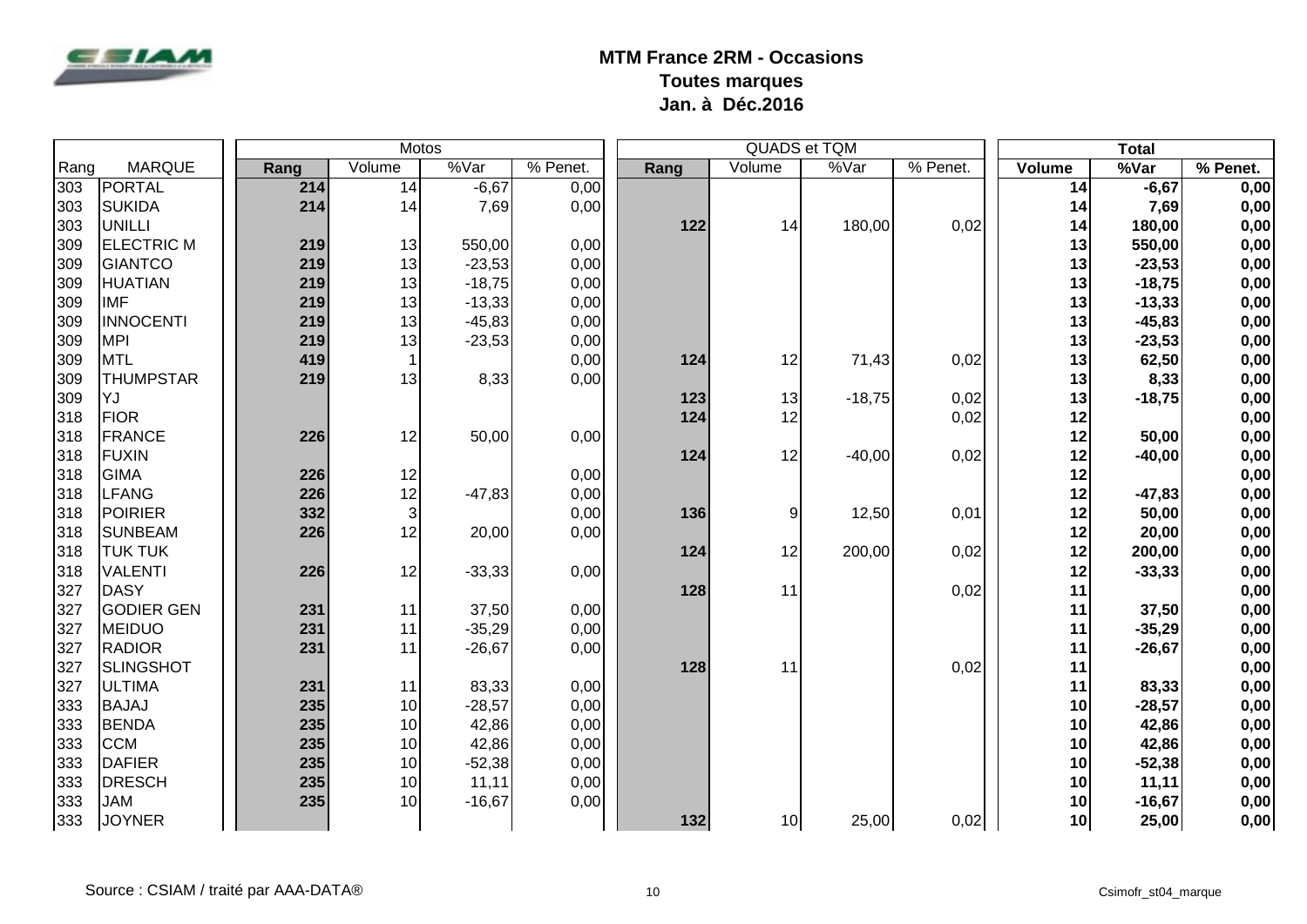

|      |                   |      |     | <b>Motos</b>   |          |          |      |        | QUADS et TQM |          |                         | <b>Total</b> |          |
|------|-------------------|------|-----|----------------|----------|----------|------|--------|--------------|----------|-------------------------|--------------|----------|
| Rang | <b>MARQUE</b>     | Rang |     | Volume         | %Var     | % Penet. | Rang | Volume | %Var         | % Penet. | Volume                  | %Var         | % Penet. |
| 333  | KAZUMA            |      |     |                |          |          | 132  | 10     | 42,86        | 0,02     | 10 <sup>1</sup>         | 42,86        | 0,00     |
| 333  | KMS               |      | 235 | 10             | 400,00   | 0,00     |      |        |              |          | 10                      | 400,00       | 0,00     |
| 333  | <b>LITTLE</b>     |      |     |                |          |          | 132  | 10     | $-9,09$      | 0,02     | 10                      | $-9,09$      | 0,00     |
| 333  | MOTO ZETA         |      | 235 | 10             |          | 0,00     |      |        |              |          | 10                      |              | 0,00     |
| 333  | <b>NATIONAL M</b> |      |     |                |          |          | 132  | 10     | 100,00       | 0,02     | 10                      | 100,00       | 0,00     |
| 333  | PANDA             |      | 235 | 10             | $-56,52$ | 0,00     |      |        | $-100,00$    |          | 10                      | $-58,33$     | 0,00     |
| 333  | <b>PRO COMPOS</b> |      | 253 | 8              | $-11,11$ | 0,00     | 214  | 2      | $-60,00$     | 0,00     | 10                      | $-28,57$     | 0,00     |
| 333  | <b>RIVA</b>       |      | 235 | 10             |          | 0,00     |      |        |              |          | 10                      |              | 0,00     |
| 333  | <b>RIVAL MOTO</b> |      | 235 | 10             | 100,00   | 0,00     |      |        |              |          | 10                      | 100,00       | 0,00     |
| 333  | <b>ROYAL-ENFI</b> |      | 235 | 10             | 100,00   | 0,00     |      |        |              |          | 10                      | 100,00       | 0,00     |
| 333  | <b>THOMANN</b>    |      | 235 | 10             | $-23,08$ | 0,00     |      |        |              |          | 10                      | $-23,08$     | 0,00     |
| 351  | <b>ACREA</b>      |      |     |                |          |          | 136  | 9      | 125,00       | 0,01     | 9                       | 125,00       | 0,00     |
| 351  | <b>ASPES</b>      |      | 249 | 9              | $-10,00$ | 0,00     |      |        |              |          | 9                       | $-10,00$     | 0,00     |
| 351  | FOSTI             |      | 249 | 9              | $-40,00$ | 0,00     |      |        |              |          | 9                       | $-40,00$     | 0,00     |
| 351  | <b>HAILI</b>      |      |     |                |          |          | 136  | 9      | 125,00       | 0,01     | 9                       | 125,00       | 0,00     |
| 351  | <b>IPS</b>        |      |     |                |          |          | 136  | 9      | 80,00        | 0,01     | 9                       | 80,00        | 0,00     |
| 351  | <b>JOHNY PAG</b>  |      | 249 | $\mathsf g$    | 800,00   | 0,00     |      |        |              |          | 9                       | 800,00       | 0,00     |
| 351  | <b>VOR</b>        |      | 249 | 9              |          | 0,00     |      |        |              |          | 9                       |              | 0,00     |
| 358  | <b>BRP</b>        |      |     |                |          |          | 144  | 8      |              | 0,01     | 8                       |              | 0,00     |
| 358  | <b>GLOBAL TUK</b> |      |     |                |          |          | 144  | 8      | 166,67       | 0,01     | 8                       | 166,67       | 0,00     |
| 358  | <b>HIRONDELLE</b> |      | 253 | 8              | 60,00    | 0,00     |      |        |              |          | 8                       | 60,00        | 0,00     |
| 358  | <b>JZR</b>        |      |     |                |          |          | 144  | 8      | $-11,11$     | 0,01     | 8                       | $-11,11$     | 0,00     |
| 358  | MELEX             |      |     |                |          |          | 144  | 8      | 100,00       | 0,01     | 8                       | 100,00       | 0,00     |
| 358  | <b>MINICO</b>     |      |     |                |          |          | 144  |        |              | 0,01     | 8                       |              | 0,00     |
| 358  | PALOMA            |      | 253 | 8              | 166,67   | 0,00     |      |        |              |          | 8                       | 166,67       | 0,00     |
| 358  | <b>RED HORSE</b>  |      | 253 | 8              | 166,67   | 0,00     |      |        |              |          | 8                       | 166,67       | 0,00     |
| 358  | <b>SPY</b>        |      |     |                |          |          | 144  | 8      | 14,29        | 0,01     | 8                       | 14,29        | 0,00     |
| 358  | <b>WILLIAM</b>    |      | 258 | $\overline{7}$ | 250,00   | 0,00     | 250  |        | $-66,67$     | 0,00     | 8                       | 60,00        | 0,00     |
| 358  | <b>YAMASAKI</b>   |      | 253 | 8              |          | 0,00     |      |        |              |          | 8                       |              | 0,00     |
| 369  | <b>BUGGY NCM</b>  |      |     |                |          |          | 151  |        | 250,00       | 0,01     | $\overline{7}$          | 250,00       | 0,00     |
| 369  | <b>BUNKER TRI</b> |      |     |                |          |          | 151  |        |              | 0,01     |                         |              | 0,00     |
| 369  | <b>ELECTRIC C</b> |      | 258 | 7              | $-46,15$ | 0,00     |      |        |              |          |                         | $-46,15$     | 0,00     |
| 369  | <b>EMPIRE KEE</b> |      | 258 | 7              |          | 0,00     |      |        |              |          |                         |              | 0,00     |
| 369  | FAVOR             |      | 258 | $\overline{7}$ | $-36,36$ | 0,00     |      |        |              |          | $\overline{\mathbf{r}}$ | $-36,36$     | 0,00     |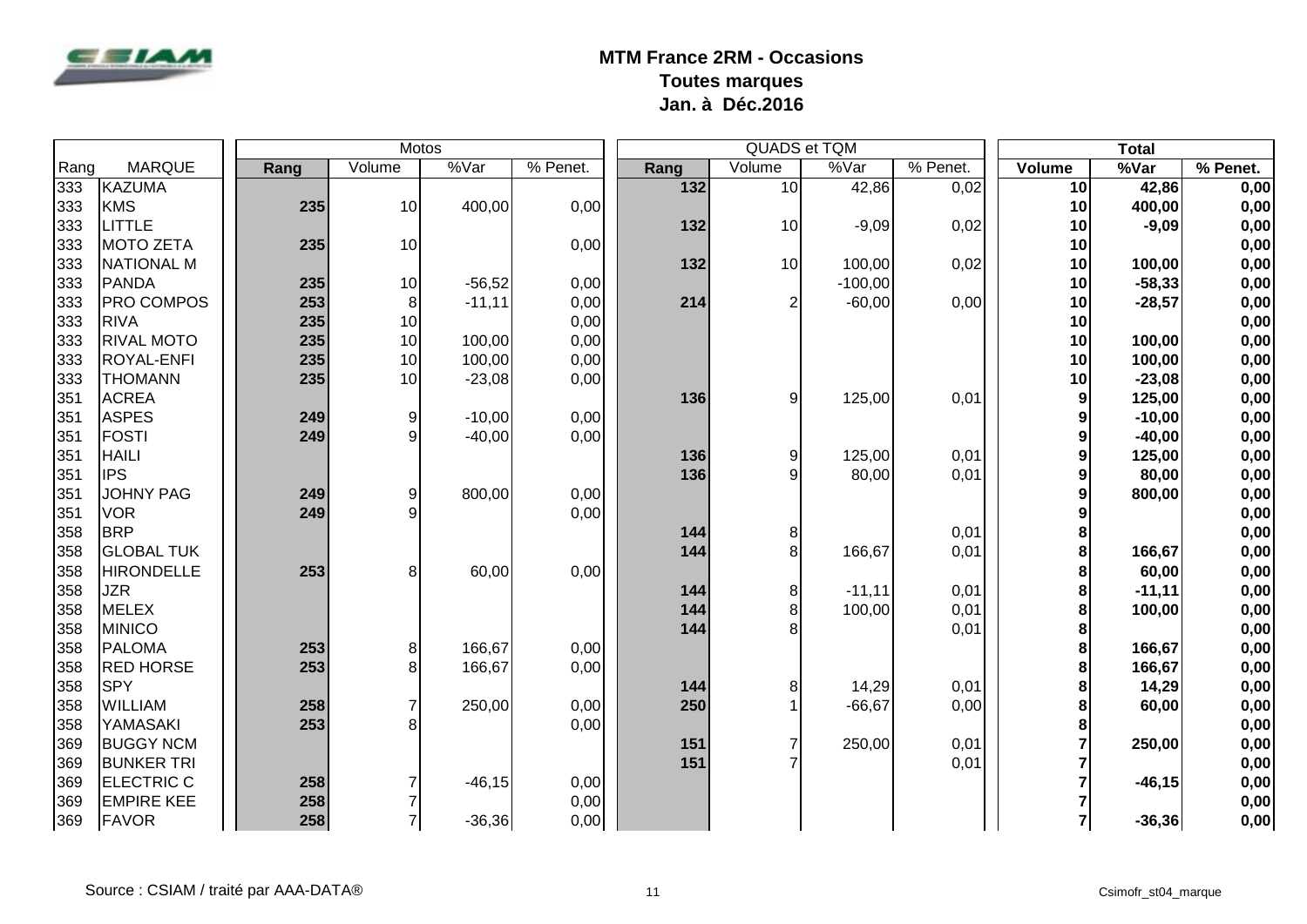

|      |                   |      |                  | Motos                 |          |      |                | QUADS et TQM |            |                | <b>Total</b> |          |
|------|-------------------|------|------------------|-----------------------|----------|------|----------------|--------------|------------|----------------|--------------|----------|
| Rang | <b>MARQUE</b>     | Rang | Volume           | $\sqrt[6]{\sqrt{ar}}$ | % Penet. | Rang | Volume         | %Var         | $%$ Penet. | Volume         | %Var         | % Penet. |
| 369  | <b>HUAJUE</b>     |      |                  |                       |          | 151  |                | $-30,00$     | 0,01       | $\overline{7}$ | $-30,00$     | 0,00     |
| 369  | KANGCHAO          |      |                  | $-100,00$             |          | 151  |                | $-50,00$     | 0,01       | 7              | $-53,33$     | 0,00     |
| 369  | KINGWELL          |      |                  |                       |          | 151  |                | 133,33       | 0,01       | 7              | 133,33       | 0,00     |
| 369  | KINLON            | 258  | $\overline{7}$   | 75,00                 | 0,00     |      |                |              |            |                | 75,00        | 0,00     |
| 369  | <b>LBC</b>        | 258  | $\overline{7}$   | 16,67                 | 0,00     |      |                |              |            |                | 16,67        | 0,00     |
| 369  | <b>LIGIER PRO</b> |      |                  |                       |          | 151  | $\overline{7}$ | 133,33       | 0,01       | 7              | 133,33       | 0,00     |
| 369  | LONGJIA           | 258  | $\overline{7}$   | $-12,50$              | 0,00     |      |                |              |            |                | $-12,50$     | 0,00     |
| 369  | <b>MOTORSPORT</b> |      |                  |                       |          | 151  | $\overline{7}$ | 133,33       | 0,01       | 7              | 133,33       | 0,00     |
| 369  | <b>SAXON</b>      | 258  | $\overline{7}$   | $-22,22$              | 0,00     |      |                |              |            | 7              | $-22,22$     | 0,00     |
| 369  | SELECTUP          | 258  | $\overline{7}$   |                       | 0,00     |      |                |              |            |                |              | 0,00     |
| 369  | STARTRIKE         |      |                  |                       |          | 151  |                |              | 0,01       | 7              |              | 0,00     |
| 369  | <b>WOLFTRIKES</b> |      |                  |                       |          | 151  |                | $-12,50$     | 0,01       | 7              | $-12,50$     | 0,00     |
| 369  | <b>WONDER</b>     | 258  | $\overline{7}$   | 40,00                 | 0,00     |      |                |              |            | 7              | 40,00        | 0,00     |
| 369  | YIDE FIELD        |      |                  |                       |          | 151  | $\overline{7}$ | 75,00        | 0,01       | $\overline{7}$ | 75,00        | 0,00     |
| 388  | <b>ADLER</b>      | 271  | 6                | 100,00                | 0,00     |      |                |              |            | 6              | 100,00       | 0,00     |
| 388  | <b>CHODA</b>      | 271  | $\,6$            |                       | 0,00     |      |                |              |            | 6              |              | 0,00     |
| 388  | <b>EMAX</b>       | 271  | $6 \,$           | 100,00                | 0,00     |      |                |              |            | 6              | 100,00       | 0,00     |
| 388  | <b>FEISHEN</b>    |      |                  |                       |          | 162  | 6              | 500,00       | 0,01       | 6              | 500,00       | 0,00     |
| 388  | <b>FRANCAISE</b>  | 271  | $\,6$            | $-33,33$              | 0,00     |      |                |              |            | 6              | $-33,33$     | 0,00     |
| 388  | <b>GITANE</b>     | 271  | 6                | 50,00                 | 0,00     |      |                |              |            | 6              | 50,00        | 0,00     |
| 388  | <b>HEINKEL</b>    | 271  | 6                |                       | 0,00     |      |                |              |            | 6              |              | 0,00     |
| 388  | <b>HOREX</b>      | 271  | 6                | $-14,29$              | 0,00     |      |                |              |            | 6              | $-14,29$     | 0,00     |
| 388  | <b>HUAWIN</b>     | 271  | 6                |                       | 0,00     |      |                |              |            | 6              |              | 0,00     |
| 388  | <b>HUONIAO</b>    | 271  | $6\phantom{.}$   | 100,00                | 0,00     |      |                |              |            | 6              | 100,00       | 0,00     |
| 388  | <b>JIAJUE</b>     | 271  | 6                | $-33,33$              | 0,00     |      |                |              |            | 6              | $-33,33$     | 0,00     |
| 388  | <b>JM MOTORS</b>  | 271  | $6 \,$           | 500,00                | 0,00     |      |                |              |            | 6              | 500,00       | 0,00     |
| 388  | <b>JUPITER</b>    | 271  | $6 \overline{6}$ | 200,00                | 0,00     |      |                |              |            | 6              | 200,00       | 0,00     |
| 388  | MESSERSCH         |      |                  |                       |          | 162  | 6              | $-25,00$     | 0,01       | 6              | $-25,00$     | 0,00     |
| 388  | S.W.M.            | 271  | 6                | 500,00                | 0,00     |      |                |              |            | 6              | 500,00       | 0,00     |
| 388  | <b>SANBEN</b>     | 271  | 6                | $-33,33$              | 0,00     |      |                |              |            | 6              | $-33,33$     | 0,00     |
| 388  | <b>SCAPA</b>      | 271  | $6 \overline{6}$ | $-33,33$              | 0,00     |      |                |              |            | 6              | $-33,33$     | 0,00     |
| 388  | <b>TNS</b>        |      |                  |                       |          | 162  | 6              |              | 0,01       | 6              |              | 0,00     |
| 388  | <b>VOLTEIS</b>    |      |                  |                       |          | 162  | 6              | $-53,85$     | 0,01       | 6              | $-53,85$     | 0,00     |
| 388  | <b>XY</b>         |      |                  |                       |          | 162  | 6              | $-25,00$     | 0,01       | $6 \mid$       | $-25,00$     | 0,00     |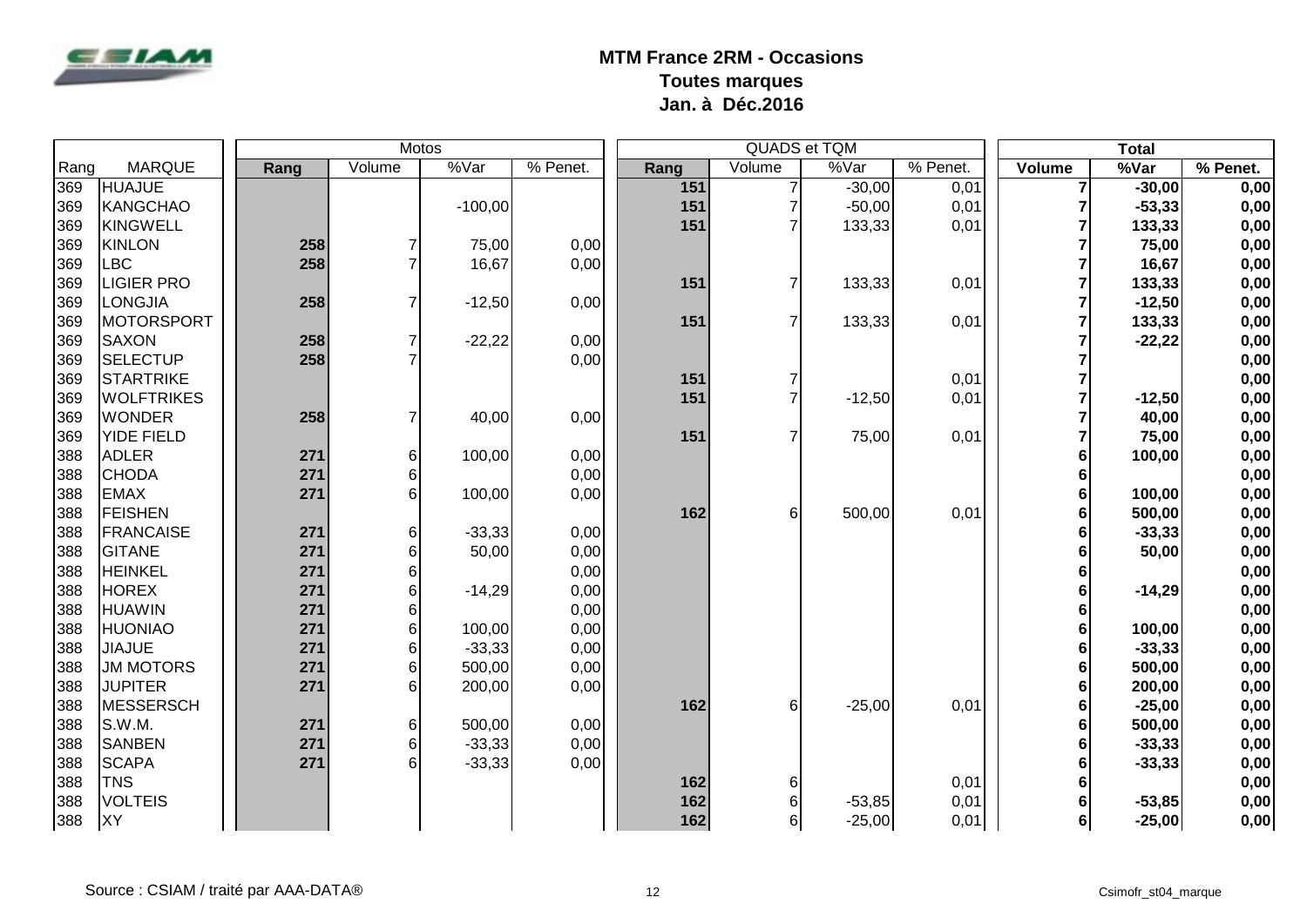

|      |                   |  | <b>Motos</b> |                         |          |            |      |                | QUADS et TQM |          | <b>Total</b> |           |          |
|------|-------------------|--|--------------|-------------------------|----------|------------|------|----------------|--------------|----------|--------------|-----------|----------|
| Rang | <b>MARQUE</b>     |  | Rang         | Volume                  | %Var     | $%$ Penet. | Rang | Volume         | %Var         | % Penet. | Volume       | %Var      | % Penet. |
| 388  | <b>ZHONG YU</b>   |  | 271          | $6 \mid$                | $-53,85$ | 0,00       |      |                |              |          | 6            | $-53,85$  | 0,00     |
| 409  | <b>AIGLON</b>     |  | 289          | 5                       | $-16,67$ | 0,00       |      |                |              |          | 5            | $-16,67$  | 0,00     |
| 409  | <b>BIANCHI</b>    |  | 289          | 5                       | 25,00    | 0,00       |      |                |              |          | 5            | 25,00     | 0,00     |
| 409  | <b>BSM</b>        |  | 289          | 5                       | 400,00   | 0,00       |      |                |              |          | 5            | 400,00    | 0,00     |
| 409  | <b>CEMEC</b>      |  | 289          | 5                       | $-16,67$ | 0,00       |      |                |              |          | 5            | $-16,67$  | 0,00     |
| 409  | <b>CHARIT</b>     |  |              |                         |          |            | 168  | 5 <sup>1</sup> | 25,00        | 0,01     | 5            | 25,00     | 0,00     |
| 409  | <b>DS MALTERR</b> |  | 289          | 5                       | $-58,33$ | 0,00       |      |                |              |          | 5            | $-58,33$  | 0,00     |
| 409  | <b>ESTRADA</b>    |  | 289          | 5                       | 25,00    | 0,00       |      |                |              |          |              | 25,00     | 0,00     |
| 409  | FAM               |  |              |                         |          |            | 168  | 5 <sup>1</sup> | 66,67        | 0,01     | 5            | 66,67     | 0,00     |
| 409  | FLANDRIA          |  | 289          | 5                       | $-16,67$ | 0,00       |      |                |              |          | 5            | $-16,67$  | 0,00     |
| 409  | GOVECS            |  | 289          | 5 <sup>1</sup>          | $-37,50$ | 0,00       |      |                |              |          | 5            | $-37,50$  | 0,00     |
| 409  | I.W.L.            |  | 289          | 5                       |          | 0,00       |      |                |              |          | 5            |           | 0,00     |
| 409  | <b>JAXIN</b>      |  | 289          | 5                       | $-66,67$ | 0,00       |      |                |              |          | 5            | $-66, 67$ | 0,00     |
| 409  | <b>JINYI MOTO</b> |  |              |                         |          |            | 168  | 5              |              | 0,01     | 5            |           | 0,00     |
| 409  | <b>KRAMER</b>     |  | 289          | 5                       | 66,67    | 0,00       |      |                |              |          | 5            | 66,67     | 0,00     |
| 409  | KUBA              |  |              |                         |          |            | 168  | 5              | $-16,67$     | 0,01     | 5            | $-16,67$  | 0,00     |
| 409  | <b>LAZARETH</b>   |  | 375          | $\overline{\mathbf{c}}$ |          | 0,00       | 195  | 3              | 200,00       | 0,00     | 5            | 66,67     | 0,00     |
| 409  | <b>LUUKO</b>      |  | 289          | 5                       | 25,00    | 0,00       |      |                |              |          | 5            | 25,00     | 0,00     |
| 409  | MOTOSACOCH        |  | 289          | 5                       |          | 0,00       |      |                |              |          | 5            |           | 0,00     |
| 409  | <b>NANYI</b>      |  |              |                         |          |            | 168  | 5              |              | 0,01     | 5            |           | 0,00     |
| 409  | <b>QUANTYA</b>    |  | 289          | 5                       | 25,00    | 0,00       |      |                |              |          | 5            | 25,00     | 0,00     |
| 409  | SHUANGJIAN        |  |              |                         |          |            | 168  | 5              | $-66,67$     | 0,01     | 5            | $-66, 67$ | 0,00     |
| 409  | <b>SKYJET</b>     |  | 307          | 4                       | 33,33    | 0,00       | 250  |                |              | 0,00     | 5            | 25,00     | 0,00     |
| 409  | <b>SOHOO</b>      |  | 289          | 5 <sup>1</sup>          | 150,00   | 0,00       |      |                |              |          | 5            | 150,00    | 0,00     |
| 409  | <b>TOMOS</b>      |  | 289          | 5 <sup>1</sup>          | 150,00   | 0,00       |      |                |              |          | 5            | 150,00    | 0,00     |
| 409  | <b>WANJIN</b>     |  |              |                         |          |            | 168  | 5 <sup>1</sup> | $-16,67$     | 0,01     | 5            | $-16,67$  | 0,00     |
| 409  | <b>WONJAN</b>     |  | 289          | 5                       | 25,00    | 0,00       |      |                | $-100,00$    |          | 5            | $-28,57$  | 0,00     |
| 435  | <b>ACE TRADE</b>  |  | 419          | 1                       |          | 0,00       | 195  | 3              | 50,00        | 0,00     | 4            | 100,00    | 0,00     |
| 435  | <b>ARMOR</b>      |  | 307          | 4                       | 300,00   | 0,00       |      |                |              |          | 4            | 300,00    | 0,00     |
| 435  | ARNGREN           |  | 307          | 4                       | 100,00   | 0,00       |      |                |              |          |              | 100,00    | 0,00     |
| 435  | <b>AUSA</b>       |  |              |                         |          |            | 177  |                | $-20,00$     | 0,01     | 4            | $-20,00$  | 0,00     |
| 435  | <b>BOSS HOSS</b>  |  | 307          | 4                       | 100,00   | 0,00       |      |                |              |          |              | 100,00    | 0,00     |
| 435  | <b>CARVER</b>     |  |              |                         |          |            | 177  |                | 300,00       | 0,01     |              | 300,00    | 0,00     |
| 435  | <b>CLIPIC</b>     |  | 307          | $\vert 4 \vert$         | 100,00   | 0,00       |      |                |              |          | 4            | 100,00    | 0,00     |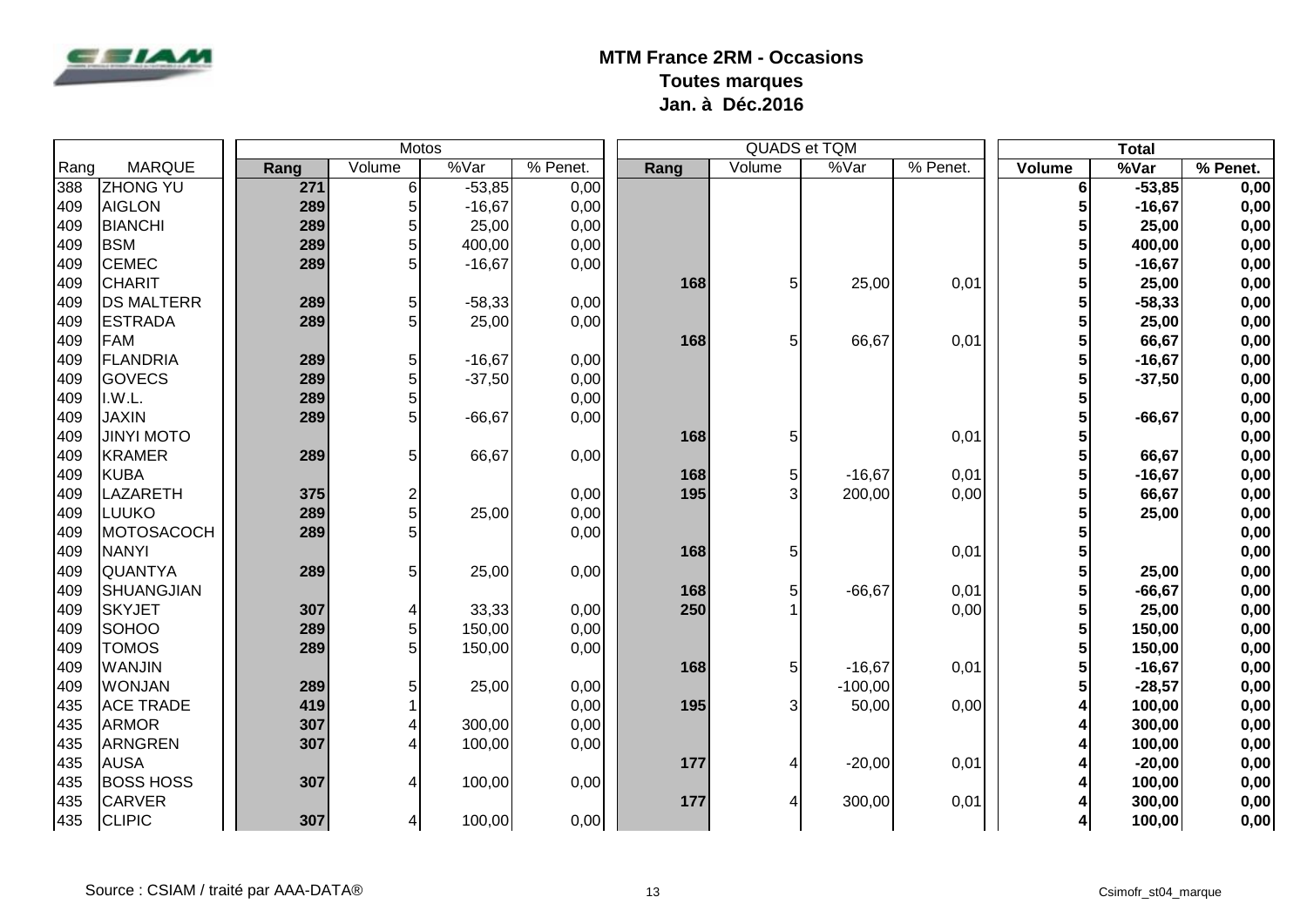

|      |                   |      | <b>Motos</b> |          |          |      |                | <b>QUADS et TQM</b> |          |        | <b>Total</b> |            |
|------|-------------------|------|--------------|----------|----------|------|----------------|---------------------|----------|--------|--------------|------------|
| Rang | <b>MARQUE</b>     | Rang | Volume       | %Var     | % Penet. | Rang | Volume         | %Var                | % Penet. | Volume | %Var         | $%$ Penet. |
| 435  | <b>CLUB CAR</b>   |      |              |          |          | 177  | $\overline{4}$ | 100,00              | 0,01     | 4      | 100,00       | 0,00       |
| 435  | <b>CONDOR</b>     | 307  | 4            | $-69,23$ | 0,00     |      |                |                     |          | 4      | $-69,23$     | 0,00       |
| 435  | <b>CUSHMAN</b>    |      |              |          |          | 177  |                | $-78,95$            | 0,01     | 4      | $-78,95$     | 0,00       |
| 435  | <b>ECCITY MOT</b> | 307  | 4            | 300,00   | 0,00     |      |                |                     |          | 4      | 300,00       | 0,00       |
| 435  | <b>EHO</b>        |      |              |          |          | 177  |                | 300,00              | 0,01     | 4      | 300,00       | 0,00       |
| 435  | <b>ERIDER</b>     | 307  | 4            | 300,00   | 0,00     |      |                |                     |          |        | 300,00       | 0,00       |
| 435  | FFW               |      |              |          |          | 177  |                |                     | 0,01     | 4      |              | 0,00       |
| 435  | GENETA            |      |              |          |          | 177  |                | 300,00              | 0,01     | 4      | 300,00       | 0,00       |
| 435  | GENTIL            | 307  | 4            | 300,00   | 0,00     |      |                |                     |          |        | 300,00       | 0,00       |
| 435  | <b>GOSPEED</b>    |      |              |          |          | 177  |                | $-20,00$            | 0,01     |        | $-20,00$     | 0,00       |
| 435  | <b>HELEM</b>      |      |              |          |          | 177  |                |                     | 0,01     |        |              | 0,00       |
| 435  | II.J.             | 307  | 4            |          | 0,00     |      |                |                     |          |        |              | 0,00       |
| 435  | <b>JORDAN</b>     |      |              |          |          | 177  |                |                     | 0,01     |        |              | 0,00       |
| 435  | <b>JOYHON</b>     |      |              |          |          | 177  |                |                     | 0,01     | 4      |              | 0,00       |
| 435  | <b>JUNESUN</b>    |      |              |          |          | 177  |                | $-55,56$            | 0,01     | 4      | $-55,56$     | 0,00       |
| 435  | KBM               |      |              |          |          | 177  |                | 300,00              | 0,01     |        | 300,00       | 0,00       |
| 435  | KNIEVEL           | 307  | 4            | $-33,33$ | 0,00     |      |                |                     |          |        | $-33,33$     | 0,00       |
| 435  | <b>KTM AG</b>     | 307  | 4            |          | 0,00     |      |                |                     |          |        |              | 0,00       |
| 435  | LIBERIA           | 307  | 4            | $-63,64$ | 0,00     |      |                |                     |          |        | $-63,64$     | 0,00       |
| 435  | <b>LONG CHANG</b> |      |              |          |          | 177  |                | $-42,86$            | 0,01     |        | $-42,86$     | 0,00       |
| 435  | MGC               | 307  | 4            | 300,00   | 0,00     |      |                |                     |          |        | 300,00       | 0,00       |
| 435  | <b>ORION</b>      | 307  | 4            | 300,00   | 0,00     |      |                |                     |          |        | 300,00       | 0,00       |
| 435  | <b>PRESTER</b>    | 307  | 4            | $-20,00$ | 0,00     |      |                |                     |          |        | $-20,00$     | 0,00       |
| 435  | <b>QTEC ENGIN</b> |      |              |          |          | 177  |                |                     | 0,01     |        |              | 0,00       |
| 435  | <b>RHONY X</b>    | 307  | 4            | 33,33    | 0,00     |      |                |                     |          |        | 33,33        | 0,00       |
| 435  | <b>RICKMAN</b>    | 307  | 4            |          | 0,00     |      |                |                     |          |        |              | 0,00       |
| 435  | SOYER             | 307  | 4            |          | 0,00     |      |                |                     |          | 4      |              | 0,00       |
| 435  | T.V.E.            | 332  | 3            | 200,00   | 0,00     | 250  |                | $-50,00$            | 0,00     | 4      | 33,33        | 0,00       |
| 435  | <b>TAZZARI</b>    |      |              |          |          | 177  |                | 100,00              | 0,01     |        | 100,00       | 0,00       |
| 435  | <b>VELOMOTEUR</b> | 307  | 4            | 33,33    | 0,00     |      |                |                     |          |        | 33,33        | 0,00       |
| 435  | <b>WK TRIKES</b>  |      |              |          |          | 177  |                | $-20,00$            | 0,01     |        | $-20,00$     | 0,00       |
| 435  | <b>ZIP STAR</b>   | 307  | 4            | 300,00   | 0,00     |      |                |                     |          |        | 300,00       | 0,00       |
| 474  | A.C.M.            | 332  | 3            | 50,00    | 0,00     |      |                |                     |          |        | 50,00        | 0,00       |
| 474  | A.M.F.            | 332  | 3            |          | 0,00     |      |                |                     |          | 3      |              | 0,00       |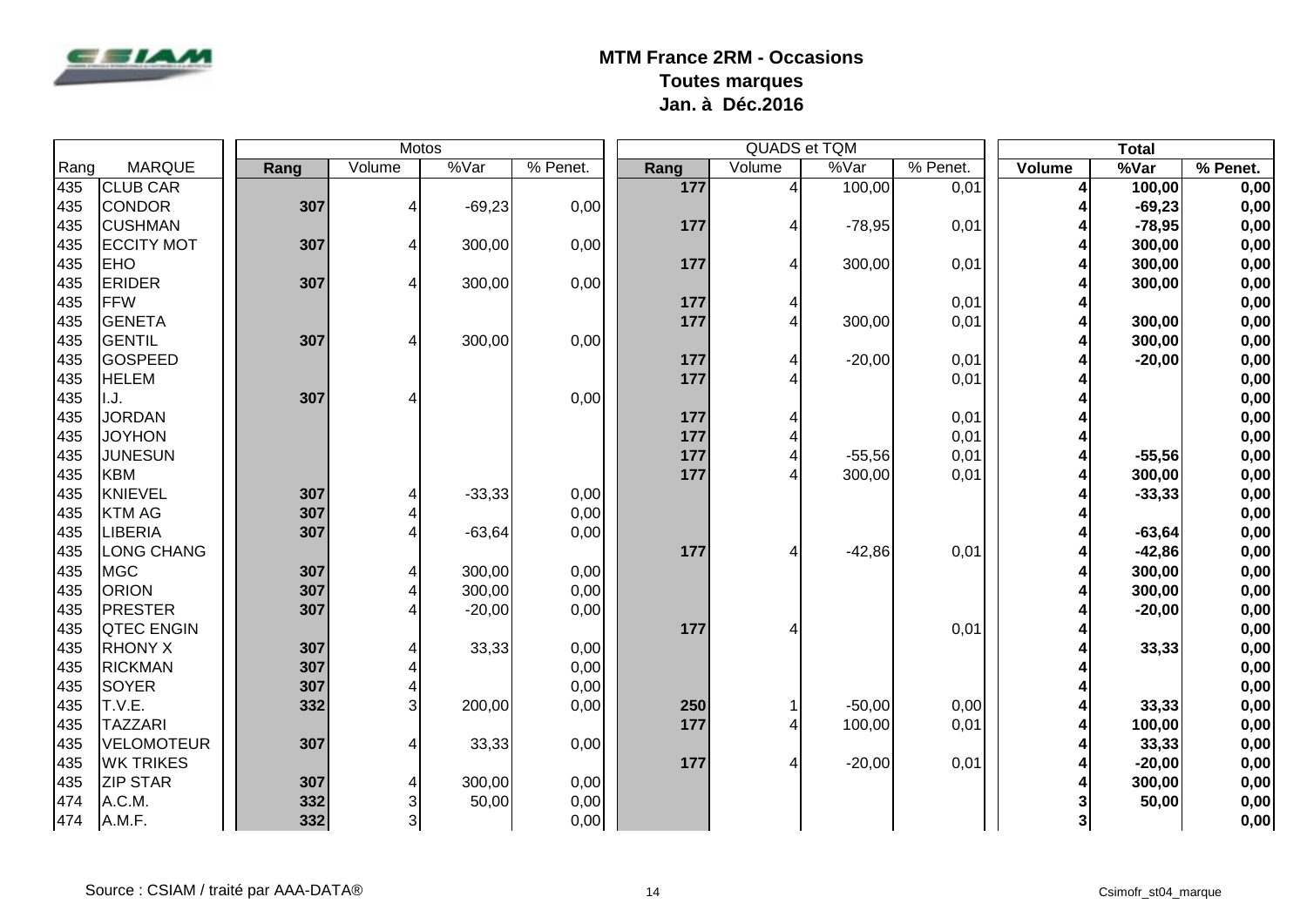

|      |                   |      | Motos                   |          |          |      | QUADS et TQM   |          | <b>Total</b> |        |          |          |
|------|-------------------|------|-------------------------|----------|----------|------|----------------|----------|--------------|--------|----------|----------|
| Rang | <b>MARQUE</b>     | Rang | Volume                  | %Var     | % Penet. | Rang | Volume         | %Var     | $%$ Penet.   | Volume | %Var     | % Penet. |
| 474  | <b>ACTIONBIKE</b> |      |                         |          |          | 195  | $\overline{3}$ |          | 0,00         | 3      |          | 0,00     |
| 474  | <b>AGM</b>        | 332  | 3                       |          | 0,00     |      |                |          |              | 3      |          | 0,00     |
| 474  | AIYUMO            | 332  | 3                       | $-50,00$ | 0,00     |      |                |          |              | 3      | $-50,00$ | 0,00     |
| 474  | <b>ALMA</b>       | 332  | 3                       | 50,00    | 0,00     |      |                |          |              | 3      | 50,00    | 0,00     |
| 474  | <b>ALPHA</b>      | 332  | 3                       |          | 0,00     |      |                |          |              | 3      |          | 0,00     |
| 474  | <b>ARDIE</b>      | 332  | 3                       | 50,00    | 0,00     |      |                |          |              | 3      | 50,00    | 0,00     |
| 474  | <b>AVINTON</b>    | 332  | 3                       | 50,00    | 0,00     |      |                |          |              | 3      | 50,00    | 0,00     |
| 474  | BENZHOU           | 332  | 3                       | $-25,00$ | 0,00     |      |                |          |              | 3      | $-25,00$ | 0,00     |
| 474  | <b>BISAN</b>      | 332  | 3                       | 200,00   | 0,00     |      |                |          |              | 3      | 200,00   | 0,00     |
| 474  | <b>BMW</b>        | 332  | 3                       | 200,00   | 0,00     |      |                |          |              | 3      | 200,00   | 0,00     |
| 474  | <b>BURBY S</b>    |      |                         |          |          | 195  | $\overline{3}$ |          | 0,00         | 3      |          | 0,00     |
| 474  | <b>CBJ</b>        |      |                         |          |          | 195  | 3              | 200,00   | 0,00         | 3      | 200,00   | 0,00     |
| 474  | <b>CIMATTI</b>    | 332  | $\mathbf{3}$            | $-25,00$ | 0,00     |      |                |          |              | 3      | $-25,00$ | 0,00     |
| 474  | <b>CRS</b>        | 332  | $\overline{3}$          | $-25,00$ | 0,00     |      |                |          |              | 3      | $-25,00$ | 0,00     |
| 474  | DAYUN             | 332  | 3                       | 200,00   | 0,00     |      |                |          |              | 3      | 200,00   | 0,00     |
| 474  | <b>DELTA ALLI</b> |      |                         |          |          | 195  | 3              | $-50,00$ | 0,00         | 3      | $-50,00$ | 0,00     |
| 474  | <b>DFLONG</b>     | 332  | 3                       |          | 0,00     |      |                |          |              | 3      |          | 0,00     |
| 474  | <b>DOUGLAS</b>    | 332  | $\mathbf{3}$            | $-25,00$ | 0,00     |      |                |          |              | 3      | $-25,00$ | 0,00     |
| 474  | <b>DUPORT</b>     | 375  | $\overline{\mathbf{c}}$ |          | 0,00     | 250  |                | $-50,00$ | 0,00         | 3      | 50,00    | 0,00     |
| 474  | <b>EASYSCOOT</b>  | 332  | 3                       | $-40,00$ | 0,00     |      |                |          |              | 3      | $-40,00$ | 0,00     |
| 474  | <b>FOUR BY FO</b> |      |                         |          |          | 195  | $\overline{3}$ | 50,00    | 0,00         | 3      | 50,00    | 0,00     |
| 474  | <b>GORI</b>       | 332  | $\overline{3}$          | 200,00   | 0,00     |      |                |          |              | 3      | 200,00   | 0,00     |
| 474  | <b>HAOSTONE</b>   |      |                         |          |          | 195  | $\overline{3}$ | $-50,00$ | 0,00         | 3      | $-50,00$ | 0,00     |
| 474  | <b>HELYETT</b>    | 332  | $\mathbf{3}$            | $-40,00$ | 0,00     |      |                |          |              | 3      | $-40,00$ | 0,00     |
| 474  | <b>HENDERSON</b>  | 332  | $\overline{3}$          |          | 0,00     |      |                |          |              | 3      |          | 0,00     |
| 474  | <b>HONLING</b>    | 332  | $\overline{3}$          | 50,00    | 0,00     |      |                |          |              | 3      | 50,00    | 0,00     |
| 474  | <b>ISO</b>        | 332  | 3                       | 200,00   | 0,00     |      |                |          |              | 3      | 200,00   | 0,00     |
| 474  | <b>JLM</b>        |      |                         |          |          | 195  | $\overline{3}$ | 50,00    | 0,00         | 3      | 50,00    | 0,00     |
| 474  | <b>JOHNNY PAG</b> | 332  | 3                       |          | 0,00     |      |                |          |              | 3      |          | 0,00     |
| 474  | <b>KSR MOTO</b>   | 332  | $\overline{3}$          |          | 0,00     |      |                |          |              | 3      |          | 0,00     |
| 474  | <b>LABOR</b>      | 332  | 3                       | 50,00    | 0,00     |      |                |          |              | 3      | 50,00    | 0,00     |
| 474  | <b>LEGEND MOT</b> | 332  | 3                       | 200,00   | 0,00     |      |                |          |              | 3      | 200,00   | 0,00     |
| 474  | <b>LINTEX</b>     | 332  | $\overline{3}$          | 50,00    | 0,00     |      |                |          |              |        | 50,00    | 0,00     |
| 474  | <b>MANDILLE</b>   | 332  | $\overline{3}$          | $-62,50$ | 0,00     |      |                |          |              | 3      | $-62,50$ | 0,00     |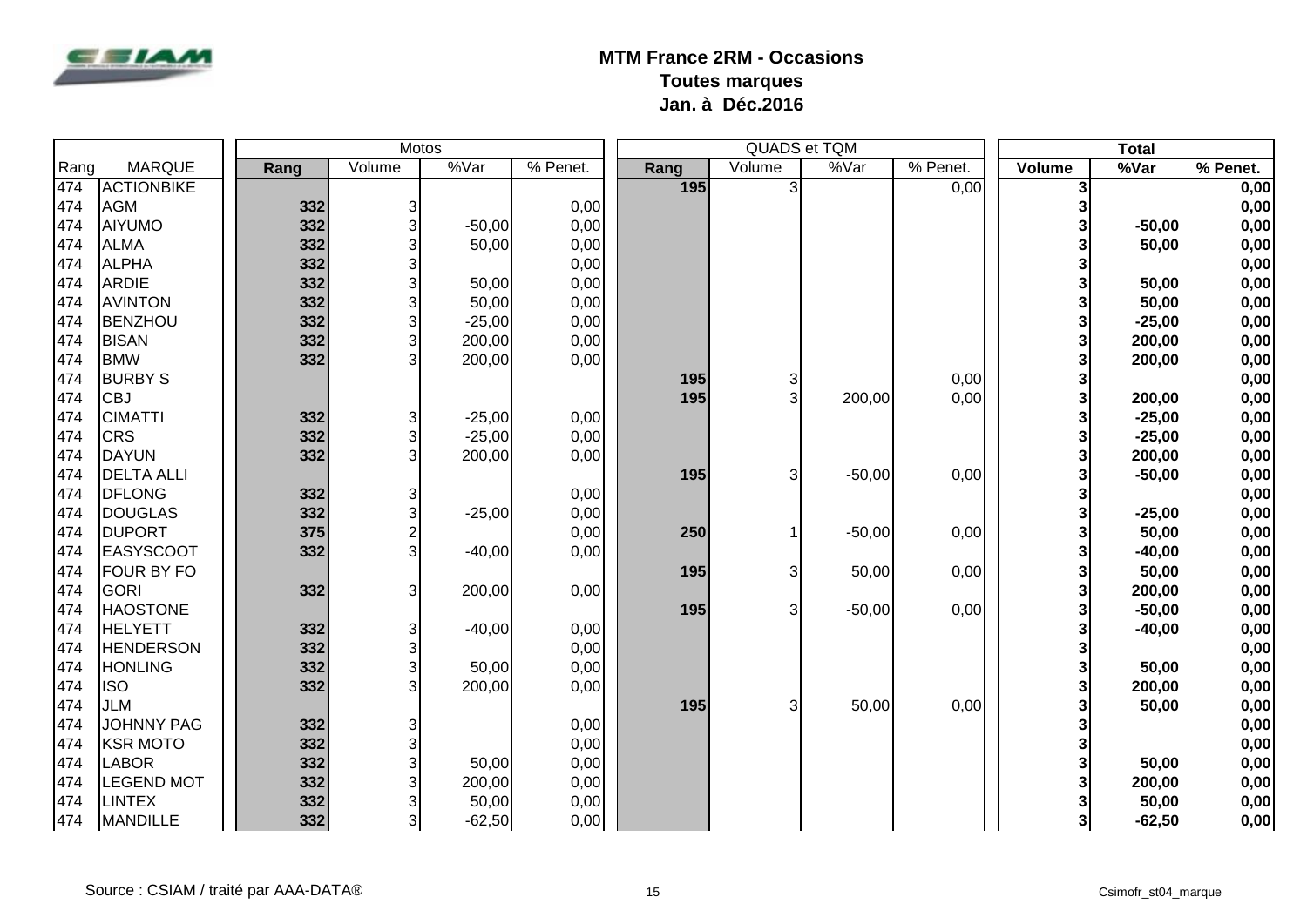

|      |                   |      |        | Motos                              |          |      |                | QUADS et TQM |          |                         | <b>Total</b> |          |
|------|-------------------|------|--------|------------------------------------|----------|------|----------------|--------------|----------|-------------------------|--------------|----------|
| Rang | <b>MARQUE</b>     | Rang | Volume | %Var                               | % Penet. | Rang | Volume         | %Var         | % Penet. | Volume                  | %Var         | % Penet. |
| 474  | MERLIN            |      | 332    | دى<br>$-40,00$                     | 0,00     |      |                |              |          | 3                       | $-40,00$     | 0,00     |
| 474  | MINAUTO           |      |        |                                    |          | 195  | $\overline{3}$ | $-40,00$     | 0,00     | 3                       | $-40,00$     | 0,00     |
| 474  | <b>MOCHET</b>     |      | 419    | 1                                  | 0,00     | 214  |                |              | 0,00     | 3                       |              | 0,00     |
| 474  | <b>MOTOBI</b>     |      | 332    | 3                                  | 0,00     |      |                |              |          | 3                       |              | 0,00     |
| 474  | PAILISION         |      |        |                                    |          | 195  |                |              | 0,00     | 3                       |              | 0,00     |
| 474  | PANNONIA          |      | 332    | $\sqrt{3}$                         | 0,00     |      |                |              |          | 3                       |              | 0,00     |
| 474  | <b>PANTHER</b>    |      | 332    | 3                                  | 0,00     |      |                |              |          | 3                       |              | 0,00     |
| 474  | <b>QINYUAN</b>    |      |        |                                    |          | 195  | 3              | 200,00       | 0,00     | 3                       | 200,00       | 0,00     |
| 474  | <b>QSTRONG</b>    |      |        |                                    |          | 195  | 3              | $-50,00$     | 0,00     | 3                       | $-50,00$     | 0,00     |
| 474  | <b>RACER</b>      |      | 332    | $\ensuremath{\mathsf{3}}$          | 0,00     |      |                |              |          | 3                       |              | 0,00     |
| 474  | <b>RUDGE</b>      |      | 332    | 3 <sup>1</sup><br>$-40,00$         | 0,00     |      |                |              |          | 3                       | $-40,00$     | 0,00     |
| 474  | SCOMADI           |      | 332    | $\mathbf{3}$                       | 0,00     |      |                |              |          | 3                       |              | 0,00     |
| 474  | SIMSON            |      | 332    | 3<br>50,00                         | 0,00     |      |                |              |          | 3                       | 50,00        | 0,00     |
| 474  | <b>SKYGO</b>      |      | 419    |                                    | 0,00     | 214  | 2              |              | 0,00     | 3                       | 50,00        | 0,00     |
| 474  | <b>SUPER</b>      |      | 332    | 3<br>50,00                         | 0,00     |      |                |              |          | 3                       | 50,00        | 0,00     |
| 474  | <b>UNIK</b>       |      | 332    | 3<br>200,00                        | 0,00     |      |                |              |          | 3                       | 200,00       | 0,00     |
| 474  | <b>VELOSOLEX</b>  |      | 332    | 3<br>$-50,00$                      | 0,00     |      |                |              |          | 3                       | $-50,00$     | 0,00     |
| 474  | <b>VENTO</b>      |      | 332    | 3<br>50,00                         | 0,00     |      |                |              |          | 3                       | 50,00        | 0,00     |
| 474  | <b>XINTIAN</b>    |      | 375    | $\overline{2}$                     | 0,00     | 250  |                | $-50,00$     | 0,00     | 3                       | $-25,00$     | 0,00     |
| 474  | <b>XIONGTAI</b>   |      |        |                                    |          | 195  | 3              | $-50,00$     | 0,00     | 3                       | $-50,00$     | 0,00     |
| 474  | YINMU             |      | 332    | $\ensuremath{\mathsf{3}}$<br>50,00 | 0,00     |      |                |              |          | 3                       | 50,00        | 0,00     |
| 531  | <b>AMERICAN</b>   |      | 375    | $\overline{\mathbf{c}}$            | 0,00     |      |                |              |          | 2                       |              | 0,00     |
| 531  | ANCILLOTTI        |      | 375    | $\overline{2}$<br>$-33,33$         | 0,00     |      |                |              |          | $\overline{2}$          | $-33,33$     | 0,00     |
| 531  | AS MOTORS         |      |        |                                    |          | 214  | $\overline{2}$ | $-33,33$     | 0,00     | $\overline{\mathbf{c}}$ | $-33,33$     | 0,00     |
| 531  | AWO               |      | 375    | $\overline{c}$<br>100,00           | 0,00     |      |                |              |          | $\overline{2}$          | 100,00       | 0,00     |
| 531  | <b>BERTIN</b>     |      | 375    | $\overline{c}$                     | 0,00     |      |                |              |          | $\overline{\mathbf{c}}$ |              | 0,00     |
| 531  | <b>BIKE EROAD</b> |      | 375    | $\overline{2}$                     | 0,00     |      |                |              |          | $\overline{\mathbf{c}}$ |              | 0,00     |
| 531  | <b>BOND</b>       |      |        |                                    |          | 214  | 2              | 100,00       | 0,00     | $\overline{\mathbf{c}}$ | 100,00       | 0,00     |
| 531  | <b>BORILE</b>     |      |        |                                    |          | 214  | $\overline{2}$ | 100,00       | 0,00     | $\overline{2}$          | 100,00       | 0,00     |
| 531  | <b>BRANSON</b>    |      |        |                                    |          | 214  | 2              |              | 0,00     | $\overline{2}$          |              | 0,00     |
| 531  | <b>BTM</b>        |      | 375    | $\boldsymbol{2}$<br>$-50,00$       | 0,00     |      |                |              |          | $\overline{2}$          | $-50,00$     | 0,00     |
| 531  | <b>CAZENAVE</b>   |      | 375    | $\overline{\mathbf{c}}$            | 0,00     |      |                |              |          | $\overline{2}$          |              | 0,00     |
| 531  | <b>CLIMAX</b>     |      | 375    | $\overline{c}$                     | 0,00     |      |                |              |          | $\overline{2}$          |              | 0,00     |
| 531  | <b>CRES</b>       |      | 375    | $\overline{2}$                     | 0,00     |      |                |              |          | $\overline{\mathbf{2}}$ |              | 0,00     |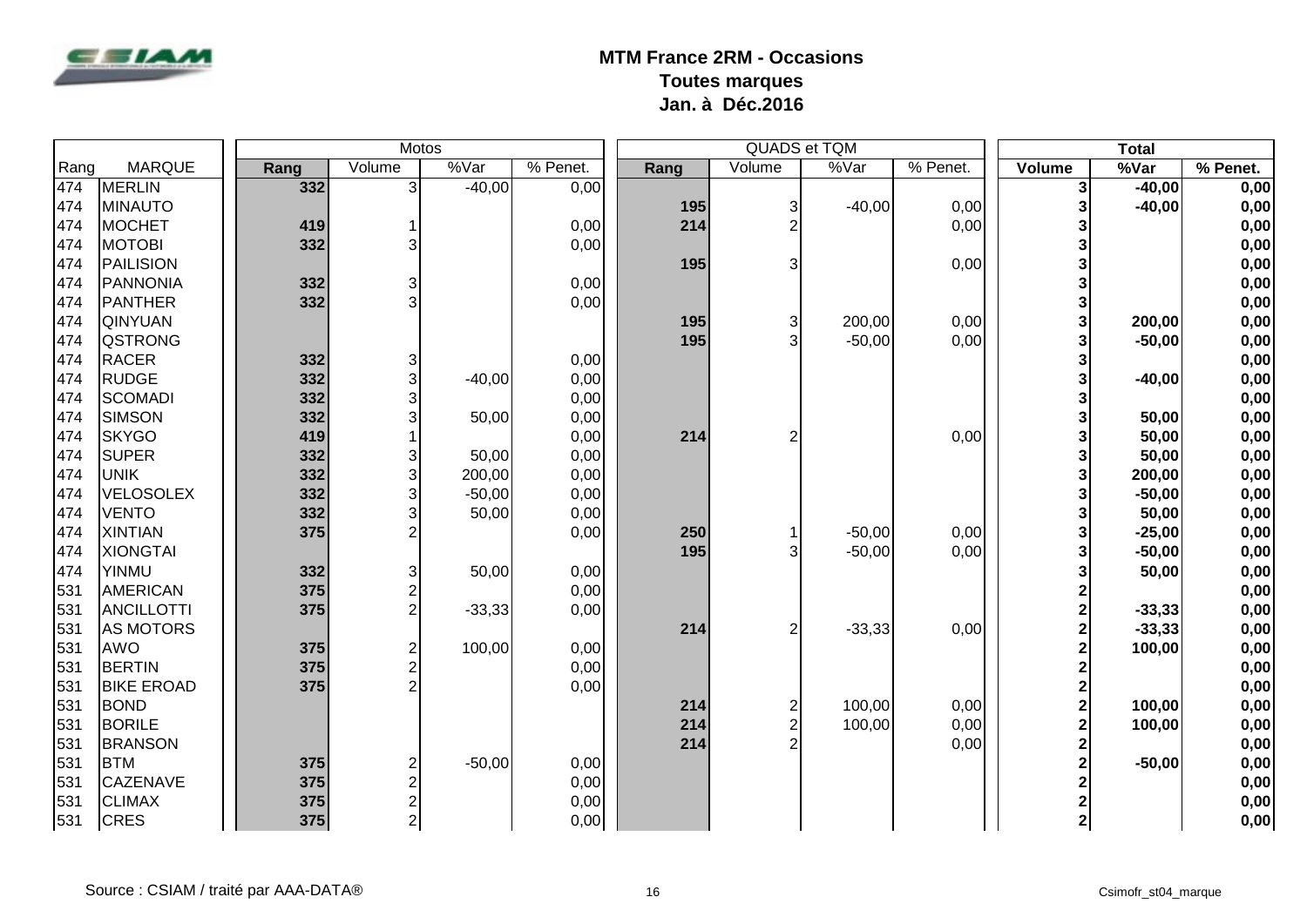

|      |                   |  | <b>Motos</b> |                         |           |          |  |      | QUADS et TQM            |          |          | <b>Total</b>            |           |          |  |
|------|-------------------|--|--------------|-------------------------|-----------|----------|--|------|-------------------------|----------|----------|-------------------------|-----------|----------|--|
| Rang | <b>MARQUE</b>     |  | Rang         | Volume                  | %Var      | % Penet. |  | Rang | Volume                  | %Var     | % Penet. | Volume                  | %Var      | % Penet. |  |
| 531  | DARMONT           |  |              |                         | $-100,00$ |          |  | 214  | $\mathbf{2}$            | $-50,00$ | 0,00     | 2                       | $-60,00$  | 0,00     |  |
| 531  | <b>EASY</b>       |  |              |                         | $-100,00$ |          |  | 214  | 2                       | $-66,67$ | 0,00     | $\overline{2}$          | $-71,43$  | 0,00     |  |
| 531  | <b>EMW</b>        |  | 375          | $\overline{2}$          |           | 0,00     |  |      |                         |          |          | $\overline{\mathbf{c}}$ |           | 0,00     |  |
| 531  | FARGE             |  |              |                         |           |          |  | 214  | 2                       |          | 0,00     | $\overline{\mathbf{c}}$ |           | 0,00     |  |
| 531  | <b>FORT</b>       |  |              |                         |           |          |  | 214  | $\overline{2}$          | $-60,00$ | 0,00     | $\mathbf 2$             | $-60,00$  | 0,00     |  |
| 531  | GEELY             |  | 375          | $\overline{c}$          | $-66,67$  | 0,00     |  |      |                         |          |          | $\overline{2}$          | $-66, 67$ | 0,00     |  |
| 531  | <b>I</b> GG       |  |              |                         |           |          |  | 214  | $\overline{2}$          | $-50,00$ | 0,00     | $\overline{2}$          | $-50,00$  | 0,00     |  |
| 531  | <b>GLOBAL MOT</b> |  | 375          | $\overline{\mathbf{c}}$ |           | 0,00     |  |      |                         |          |          | $\overline{\mathbf{c}}$ |           | 0,00     |  |
| 531  | GREEVES           |  | 375          | $\overline{c}$          |           | 0,00     |  |      |                         |          |          | $\overline{\mathbf{c}}$ |           | 0,00     |  |
| 531  | <b>GUEDON</b>     |  | 375          | $\overline{\mathbf{c}}$ |           | 0,00     |  |      |                         |          |          | $\overline{\mathbf{c}}$ |           | 0,00     |  |
| 531  | <b>HAOTIAN</b>    |  | 375          | $\overline{\mathbf{c}}$ |           | 0,00     |  |      |                         |          |          | $\overline{\mathbf{c}}$ |           | 0,00     |  |
| 531  | <b>IFA</b>        |  | 375          | $\overline{2}$          | $-66,67$  | 0,00     |  |      |                         |          |          | $\mathbf 2$             | $-66, 67$ | 0,00     |  |
| 531  | <b>ITALCAR</b>    |  |              |                         |           |          |  | 214  | $\overline{2}$          | 100,00   | 0,00     | $\overline{2}$          | 100,00    | 0,00     |  |
| 531  | JIAJI             |  | 375          | $\overline{\mathbf{c}}$ | 100,00    | 0,00     |  |      |                         |          |          | $\overline{2}$          | 100,00    | 0,00     |  |
| 531  | KANGDI            |  |              |                         |           |          |  | 214  | $\overline{\mathbf{c}}$ | $-60,00$ | 0,00     | $\overline{2}$          | $-60,00$  | 0,00     |  |
| 531  | KANUNI            |  |              |                         |           |          |  | 214  | $\overline{c}$          | $-33,33$ | 0,00     | $\overline{2}$          | $-33,33$  | 0,00     |  |
| 531  | KASEA             |  |              |                         |           |          |  | 214  | $\overline{2}$          | 100,00   | 0,00     | $\overline{2}$          | 100,00    | 0,00     |  |
| 531  | <b>KYOTA</b>      |  | 375          | $\overline{c}$          | $-71,43$  | 0,00     |  |      |                         |          |          | $\mathbf 2$             | $-71,43$  | 0,00     |  |
| 531  | <b>LAPEBIE</b>    |  | 375          |                         |           | 0,00     |  |      |                         |          |          | $\overline{\mathbf{c}}$ |           | 0,00     |  |
| 531  | <b>LINGYUN</b>    |  | 375          | $\frac{2}{2}$           | $-50,00$  | 0,00     |  |      |                         |          |          | $\overline{2}$          | $-50,00$  | 0,00     |  |
| 531  | <b>LUCIFER</b>    |  | 375          | $\overline{2}$          |           | 0,00     |  |      |                         |          |          | 2                       |           | 0,00     |  |
| 531  | MC MOTORS         |  |              |                         |           |          |  | 214  | $\overline{2}$          | $-77,78$ | 0,00     | $\overline{\mathbf{c}}$ | $-77,78$  | 0,00     |  |
| 531  | MONARK            |  | 375          | $\overline{\mathbf{c}}$ | $-60,00$  | 0,00     |  |      |                         |          |          | $\overline{2}$          | $-60,00$  | 0,00     |  |
| 531  | MOTOCYCLE         |  | 375          | $\overline{2}$          |           | 0,00     |  |      |                         |          |          | 2                       |           | 0,00     |  |
| 531  | <b>MOTORCO</b>    |  |              |                         |           |          |  | 214  | $\overline{2}$          | $-60,00$ | 0,00     | $\overline{2}$          | $-60,00$  | 0,00     |  |
| 531  | <b>MR</b>         |  | 375          | $\overline{\mathbf{c}}$ | 100,00    | 0,00     |  |      |                         |          |          | $\overline{2}$          | 100,00    | 0,00     |  |
| 531  | NIMIZI            |  | 375          | $\overline{c}$          | $-60,00$  | 0,00     |  |      |                         |          |          | $\overline{2}$          | $-60,00$  | 0,00     |  |
| 531  | PEDA              |  | 375          | $\overline{2}$          | $-66,67$  | 0,00     |  |      |                         |          |          | $\overline{2}$          | $-66, 67$ | 0,00     |  |
| 531  | <b>PETROL DEV</b> |  |              |                         |           |          |  | 214  |                         |          | 0,00     | $\overline{\mathbf{c}}$ |           | 0,00     |  |
| 531  | POLINI            |  | 375          | $\overline{c}$          | 100,00    | 0,00     |  |      |                         |          |          | $\overline{\mathbf{c}}$ | 100,00    | 0,00     |  |
| 531  | <b>RELIANT</b>    |  |              |                         |           |          |  | 214  | $\overline{2}$          | $-60,00$ | 0,00     | $\mathbf{2}$            | $-60,00$  | 0,00     |  |
| 531  | RHON              |  | 375          |                         |           | 0,00     |  |      |                         |          |          | $\overline{2}$          |           | 0,00     |  |
| 531  | S.N               |  | 375          | $\frac{2}{2}$           |           | 0,00     |  |      |                         |          |          | $\overline{\mathbf{c}}$ |           | 0,00     |  |
| 531  | <b>SANDFORD</b>   |  |              |                         |           |          |  | 214  | $\mathsf{2}\mathsf{l}$  |          | 0,00     | $\mathbf 2$             |           | 0,00     |  |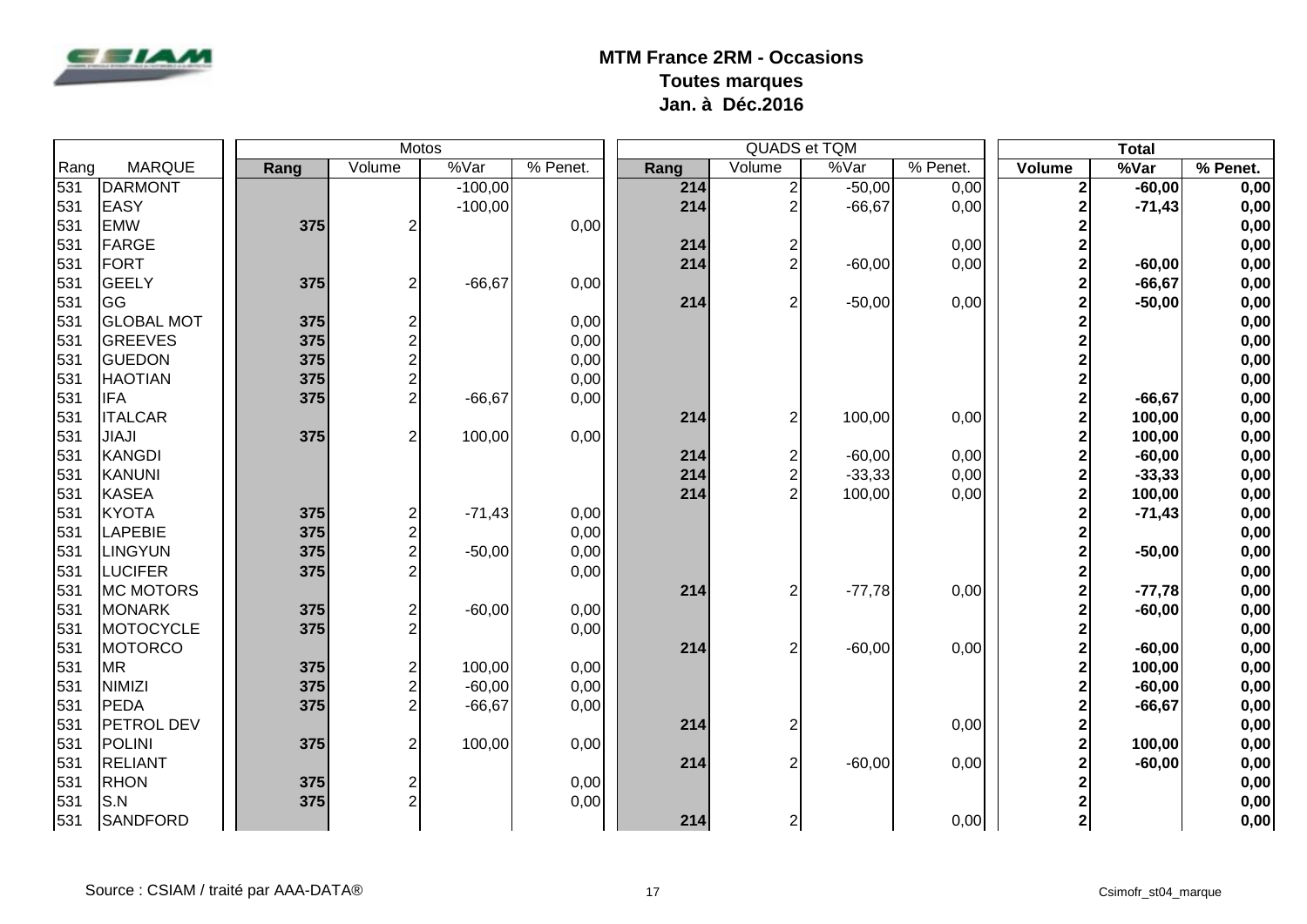

|      |                   |      |     |                         | <b>Motos</b> |          |      |                | QUADS et TQM | <b>Total</b> |                |           |            |
|------|-------------------|------|-----|-------------------------|--------------|----------|------|----------------|--------------|--------------|----------------|-----------|------------|
| Rang | <b>MARQUE</b>     | Rang |     | Volume                  | %Var         | % Penet. | Rang | Volume         | %Var         | $%$ Penet.   | Volume         | %Var      | $%$ Penet. |
| 531  | <b>SMT TRIKE</b>  |      |     |                         |              |          | 214  | $\overline{2}$ |              | 0,00         | 2              |           | 0,00       |
| 531  | <b>SONIK</b>      |      | 419 |                         | $-66,67$     | 0,00     | 250  |                |              | 0,00         | 2              | $-50,00$  | 0,00       |
| 531  | <b>STYLSON</b>    |      | 375 | 2                       | $-33,33$     | 0,00     |      |                |              |              | 2              | $-33,33$  | 0,00       |
| 531  | <b>TALBOT</b>     |      | 375 | $\overline{\mathbf{c}}$ |              | 0,00     |      |                |              |              | $\overline{2}$ |           | 0,00       |
| 531  | <b>TAURIS</b>     |      | 375 | $\overline{c}$          | 100,00       | 0,00     |      |                |              |              | $\overline{2}$ | 100,00    | 0,00       |
| 531  | <b>TENDER ELE</b> |      |     |                         |              |          | 214  | $\overline{2}$ | $-50,00$     | 0,00         | $\overline{2}$ | $-50,00$  | 0,00       |
| 531  | <b>TENDIL</b>     |      | 375 | $\overline{\mathbf{c}}$ | 100,00       | 0,00     |      |                |              |              | $\overline{2}$ | 100,00    | 0,00       |
| 531  | <b>TERRA MOTO</b> |      | 375 | $\overline{2}$          | 100,00       | 0,00     |      |                |              |              | $\overline{2}$ | 100,00    | 0,00       |
| 531  | <b>TOMBERLIN</b>  |      |     |                         |              |          | 214  |                |              | 0,00         | 2              |           | 0,00       |
| 531  | <b>TOMCAR</b>     |      | 375 | $\overline{2}$          | 100,00       | 0,00     |      |                |              |              | $\overline{2}$ | 100,00    | 0,00       |
| 531  | <b>TRIKETEC</b>   |      |     |                         |              |          | 214  | $\overline{c}$ | $-33,33$     | 0,00         | $\overline{2}$ | $-33,33$  | 0,00       |
| 531  | <b>VERC QUAD</b>  |      |     |                         |              |          | 214  | $\overline{c}$ | 100,00       | 0,00         | $\overline{2}$ | 100,00    | 0,00       |
| 531  | <b>VEXEL</b>      |      |     |                         |              |          | 214  |                | 100,00       | 0,00         | $\overline{2}$ | 100,00    | 0,00       |
| 531  | <b>VICTORIA</b>   |      | 375 | 2                       |              | 0,00     |      |                |              |              | $\overline{2}$ |           | 0,00       |
| 531  | <b>XISPA</b>      |      | 375 | $\overline{c}$          |              | 0,00     |      |                |              |              | 2              |           | 0,00       |
| 531  | <b>XMOTOS</b>     |      |     |                         |              |          | 214  | $\overline{2}$ |              | 0,00         | 2              |           | 0,00       |
| 531  | <b>YADEA</b>      |      | 375 | $\overline{c}$          | 100,00       | 0,00     |      |                |              |              | $\overline{2}$ | 100,00    | 0,00       |
| 595  | <b>AGF</b>        |      | 419 |                         |              | 0,00     |      |                |              |              |                |           | 0,00       |
| 595  | APOLLO            |      | 419 |                         | $-66,67$     | 0,00     |      |                |              |              |                | $-66, 67$ | 0,00       |
| 595  | ARCUEILMOT        |      | 419 |                         |              | 0,00     |      |                |              |              |                |           | 0,00       |
| 595  | <b>ASA</b>        |      |     |                         |              |          | 250  |                |              | 0,00         |                |           | 0,00       |
| 595  | <b>AUTO UNION</b> |      | 419 |                         | $-80,00$     | 0,00     |      |                |              |              |                | $-80,00$  | 0,00       |
| 595  | <b>BKB</b>        |      | 419 |                         |              | 0,00     |      |                |              |              |                |           | 0,00       |
| 595  | <b>BLATA</b>      |      | 419 |                         | $-50,00$     | 0,00     |      |                |              |              |                | $-50,00$  | 0,00       |
| 595  | <b>BLU CAR</b>    |      |     |                         |              |          | 250  |                |              | 0,00         |                |           | 0,00       |
| 595  | BORELLI           |      | 419 |                         |              | 0,00     |      |                |              |              |                |           | 0,00       |
| 595  | <b>BOXER</b>      |      | 419 |                         |              | 0,00     |      |                |              |              |                |           | 0,00       |
| 595  | <b>BRAMMO</b>     |      | 419 |                         | $-50,00$     | 0,00     |      |                |              |              |                | $-50,00$  | 0,00       |
| 595  | <b>BRANDT MOT</b> |      |     |                         |              |          | 250  |                | $-50,00$     | 0,00         |                | $-50,00$  | 0,00       |
| 595  | <b>BURDIN</b>     |      | 419 |                         |              | 0,00     |      |                |              |              |                |           | 0,00       |
| 595  | <b>CALTHORPE</b>  |      | 419 |                         |              | 0,00     |      |                |              |              |                |           | 0,00       |
| 595  | <b>CARDEL</b>     |      | 419 |                         | $-80,00$     | 0,00     |      |                |              |              |                | $-80,00$  | 0,00       |
| 595  | <b>CARLTON</b>    |      | 419 |                         | $-50,00$     | 0,00     |      |                |              |              |                | $-50,00$  | 0,00       |
| 595  | <b>CASAL</b>      |      | 419 | $\mathbf{1}$            |              | 0,00     |      |                |              |              | 1              |           | 0,00       |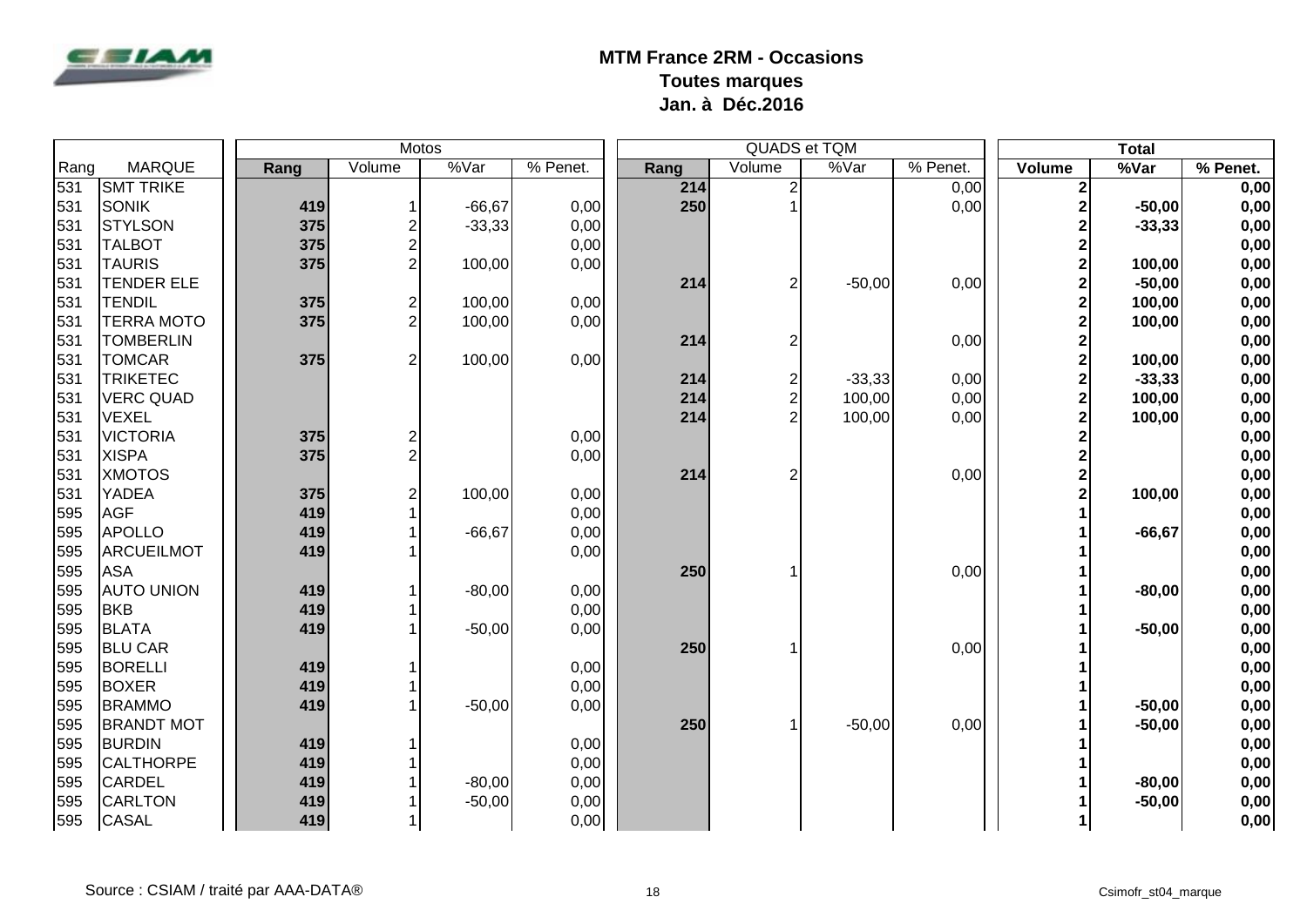

|      | Motos             |  |      |        |                       | QUADS et TQM |      |        |          |          | <b>Total</b> |           |            |
|------|-------------------|--|------|--------|-----------------------|--------------|------|--------|----------|----------|--------------|-----------|------------|
| Rang | <b>MARQUE</b>     |  | Rang | Volume | $\sqrt[6]{\sqrt{ar}}$ | % Penet.     | Rang | Volume | %Var     | % Penet. | Volume       | %Var      | $%$ Penet. |
| 595  | <b>CHAOYUE</b>    |  |      |        |                       |              | 250  |        |          | 0,00     |              |           | 0,00       |
| 595  | <b>CHONGQING</b>  |  |      |        |                       |              | 250  |        |          | 0,00     |              |           | 0,00       |
| 595  | <b>CHRISTOPHE</b> |  | 419  |        |                       | 0,00         |      |        |          |          |              |           | 0,00       |
| 595  | <b>CHUANL</b>     |  | 419  | 1      | $-75,00$              | 0,00         |      |        |          |          |              | $-75,00$  | 0,00       |
| 595  | <b>CICOSTAR</b>   |  |      |        |                       |              | 250  |        |          | 0,00     |              |           | 0,00       |
| 595  | <b>COMARTH</b>    |  |      |        |                       |              | 250  |        | $-50,00$ | 0,00     |              | $-50,00$  | 0,00       |
| 595  | <b>CONTI MOTO</b> |  | 419  |        | $-91,67$              | 0,00         |      |        |          |          |              | $-91,67$  | 0,00       |
| 595  | <b>COSSACK</b>    |  | 419  |        | $-50,00$              | 0,00         |      |        |          |          |              | $-50,00$  | 0,00       |
| 595  | <b>CSEPEL</b>     |  | 419  |        |                       | 0,00         |      |        |          |          |              |           | 0,00       |
| 595  | <b>DUB PERFOR</b> |  | 419  |        |                       | 0,00         |      |        |          |          |              |           | 0,00       |
| 595  | E. ATV RAC        |  |      |        |                       |              | 250  |        | $-50,00$ | 0,00     |              | $-50,00$  | 0,00       |
| 595  | <b>E.ATV</b>      |  |      |        |                       |              | 250  |        |          | 0,00     |              |           | 0,00       |
| 595  | <b>EAGLE</b>      |  |      |        |                       |              | 250  |        | $-50,00$ | 0,00     |              | $-50,00$  | 0,00       |
| 595  | <b>EFFEDI</b>     |  |      |        |                       |              | 250  |        |          | 0,00     |              |           | 0,00       |
| 595  | <b>ELBEE</b>      |  |      |        |                       |              | 250  |        |          | 0,00     |              |           | 0,00       |
| 595  | <b>ELIEHUIN</b>   |  | 419  |        |                       | 0,00         |      |        |          |          |              |           | 0,00       |
| 595  | <b>EMEISHAN</b>   |  | 419  |        | $-66,67$              | 0,00         |      |        |          |          |              | $-66, 67$ | 0,00       |
| 595  | <b>FRISCO</b>     |  | 419  |        |                       | 0,00         |      |        |          |          |              |           | 0,00       |
| 595  | GARELLI           |  | 419  |        | $-50,00$              | 0,00         |      |        |          |          |              | $-50,00$  | 0,00       |
| 595  | GRINNALL          |  |      |        |                       |              | 250  |        |          | 0,00     |              |           | 0,00       |
| 595  | <b>HAMMERHEAD</b> |  |      |        |                       |              | 250  |        |          | 0,00     |              |           | 0,00       |
| 595  | <b>HANWAY</b>     |  | 419  |        | $-50,00$              | 0,00         |      |        |          |          |              | $-50,00$  | 0,00       |
| 595  | <b>HARLOW</b>     |  | 419  |        | $-50,00$              | 0,00         |      |        |          |          |              | $-50,00$  | 0,00       |
| 595  | <b>HOFFMANN</b>   |  | 419  |        | $-50,00$              | 0,00         |      |        |          |          |              | $-50,00$  | 0,00       |
| 595  | <b>HONLEI</b>     |  | 419  |        | $-50,00$              | 0,00         |      |        |          |          |              | $-50,00$  | 0,00       |
| 595  | <b>IND TROYES</b> |  | 419  |        |                       | 0,00         |      |        |          |          |              |           | 0,00       |
| 595  | <b>ITALMOTORI</b> |  | 419  |        | $-66,67$              | 0,00         |      |        |          |          |              | $-66, 67$ | 0,00       |
| 595  | <b>JAPAUTO</b>    |  | 419  |        |                       | 0,00         |      |        |          |          |              |           | 0,00       |
| 595  | <b>JDM</b>        |  |      |        |                       |              | 250  |        |          | 0,00     |              |           | 0,00       |
| 595  | <b>JUNAK</b>      |  | 419  |        |                       | 0,00         |      |        |          |          |              |           | 0,00       |
| 595  | K.V.              |  |      |        | $-100,00$             |              | 250  |        |          | 0,00     |              |           | 0,00       |
| 595  | KAWADA            |  |      |        | $-100,00$             |              | 250  |        |          | 0,00     |              | $-80,00$  | 0,00       |
| 595  | KVN               |  |      |        |                       |              | 250  |        | $-75,00$ | 0,00     |              | $-75,00$  | 0,00       |
| 595  | LEIKE             |  | 419  | 1      |                       | 0,00         |      |        |          |          | 1            |           | 0,00       |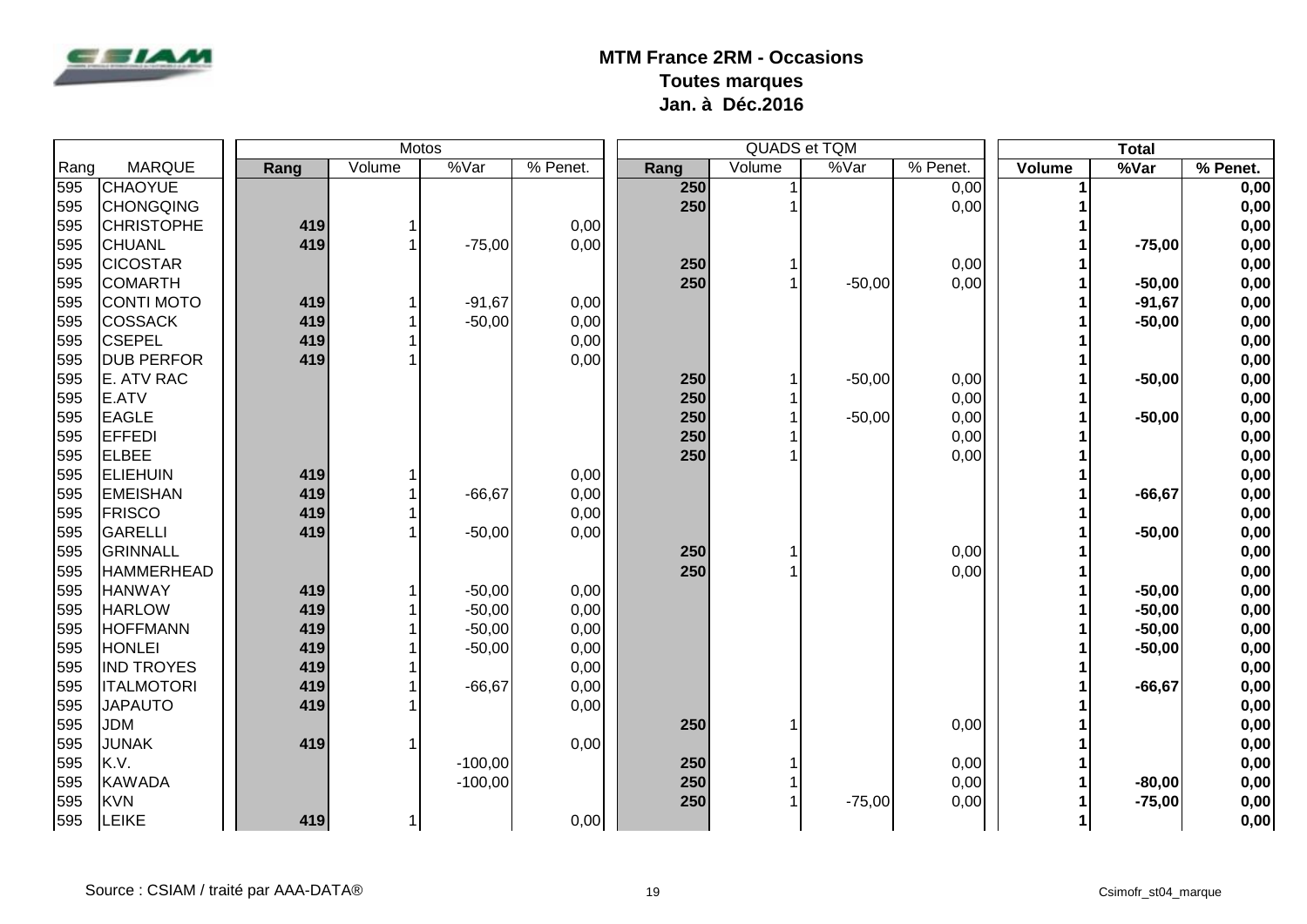

|      |                   | <b>Motos</b> |      |              |           |          |      |        | QUADS et TQM | <b>Total</b>           |        |           |            |
|------|-------------------|--------------|------|--------------|-----------|----------|------|--------|--------------|------------------------|--------|-----------|------------|
| Rang | <b>MARQUE</b>     |              | Rang | Volume       | %Var      | % Penet. | Rang | Volume | %Var         | $\overline{\%}$ Penet. | Volume | %Var      | $%$ Penet. |
| 595  | <b>LEON BOLLE</b> |              |      |              |           |          | 250  |        |              | 0,00                   | 1      |           | 0,00       |
| 595  | LIANGZI           |              |      |              |           |          | 250  |        | $-80,00$     | 0,00                   |        | $-80,00$  | 0,00       |
| 595  | <b>LONGBO</b>     |              | 419  |              |           | 0,00     |      |        |              |                        |        |           | 0,00       |
| 595  | MALTERRE          |              | 419  |              | $-50,00$  | 0,00     |      |        |              |                        |        | $-50,00$  | 0,00       |
| 595  | <b>MARDEN</b>     |              |      |              | $-100,00$ |          | 250  |        |              | 0,00                   |        | $-80,00$  | 0,00       |
| 595  | <b>MCS</b>        |              | 419  | -1           |           | 0,00     |      |        |              |                        |        |           | 0,00       |
| 595  | MDL               |              |      |              |           |          | 250  |        |              | 0,00                   |        |           | 0,00       |
| 595  | MERCIER           |              | 419  |              |           | 0,00     |      |        |              |                        |        |           | 0,00       |
| 595  | <b>MICAN MOTO</b> |              | 419  |              |           | 0,00     |      |        |              |                        |        |           | 0,00       |
| 595  | MIDLAND           |              | 419  |              |           | 0,00     |      |        |              |                        |        |           | 0,00       |
| 595  | MIDUAL            |              | 419  |              |           | 0,00     |      |        |              |                        |        |           | 0,00       |
| 595  | MONDIAL           |              | 419  |              | $-66,67$  | 0,00     |      |        |              |                        |        | $-66, 67$ | 0,00       |
| 595  | MORS-SPEED        |              | 419  |              | $-66,67$  | 0,00     |      |        |              |                        |        | $-66, 67$ | 0,00       |
| 595  | MOTOBLOC          |              | 419  |              |           | 0,00     |      |        |              |                        |        |           | 0,00       |
| 595  | <b>MOTOM</b>      |              | 419  |              |           | 0,00     |      |        |              |                        |        |           | 0,00       |
| 595  | <b>MOTORHISPA</b> |              | 419  |              |           | 0,00     |      |        |              |                        |        |           | 0,00       |
| 595  | <b>NEW HUDSON</b> |              | 419  |              |           | 0,00     |      |        |              |                        |        |           | 0,00       |
| 595  | <b>OLYMPIQUE</b>  |              | 419  |              | $-50,00$  | 0,00     |      |        |              |                        |        | $-50,00$  | 0,00       |
| 595  | <b>ONOTO</b>      |              | 419  |              | $-66,67$  | 0,00     |      |        |              |                        |        | $-66, 67$ | 0,00       |
| 595  | <b>OTUS</b>       |              | 419  |              |           | 0,00     |      |        |              |                        |        |           | 0,00       |
| 595  | <b>OUROBOROS</b>  |              | 419  |              |           | 0,00     |      |        |              |                        |        |           | 0,00       |
| 595  | PEIDU             |              |      |              |           |          | 250  |        |              | 0,00                   |        |           | 0,00       |
| 595  | PEMBLETON         |              |      |              |           |          | 250  |        | $-66,67$     | 0,00                   |        | $-66, 67$ | 0,00       |
| 595  | <b>QVR</b>        |              | 419  |              |           | 0,00     |      |        |              |                        |        |           | 0,00       |
| 595  | RALEIGH           |              | 419  |              |           | 0,00     |      |        |              |                        |        |           | 0,00       |
| 595  | <b>REVA</b>       |              |      |              |           |          | 250  |        |              | 0,00                   |        |           | 0,00       |
| 595  | <b>RIGAL</b>      |              | 419  |              |           | 0,00     |      |        |              |                        |        |           | 0,00       |
| 595  | <b>ROAR</b>       |              |      |              |           |          | 250  |        |              | 0,00                   |        |           | 0,00       |
| 595  | <b>ROVIN</b>      |              | 419  |              |           | 0,00     |      |        |              |                        |        |           | 0,00       |
| 595  | <b>SALMSON</b>    |              | 419  |              |           | 0,00     |      |        |              |                        |        |           | 0,00       |
| 595  | <b>SANSOUPAP</b>  |              | 419  |              | $-50,00$  | 0,00     |      |        |              |                        |        | $-50,00$  | 0,00       |
| 595  | <b>SAROLEA</b>    |              | 419  |              |           | 0,00     |      |        |              |                        |        |           | 0,00       |
| 595  | <b>SCARTT</b>     |              |      |              |           |          | 250  |        |              | 0,00                   |        |           | 0,00       |
| 595  | SCOTT             |              | 419  | $\mathbf{1}$ | $-50,00$  | 0,00     |      |        |              |                        | 1      | $-50,00$  | 0,00       |